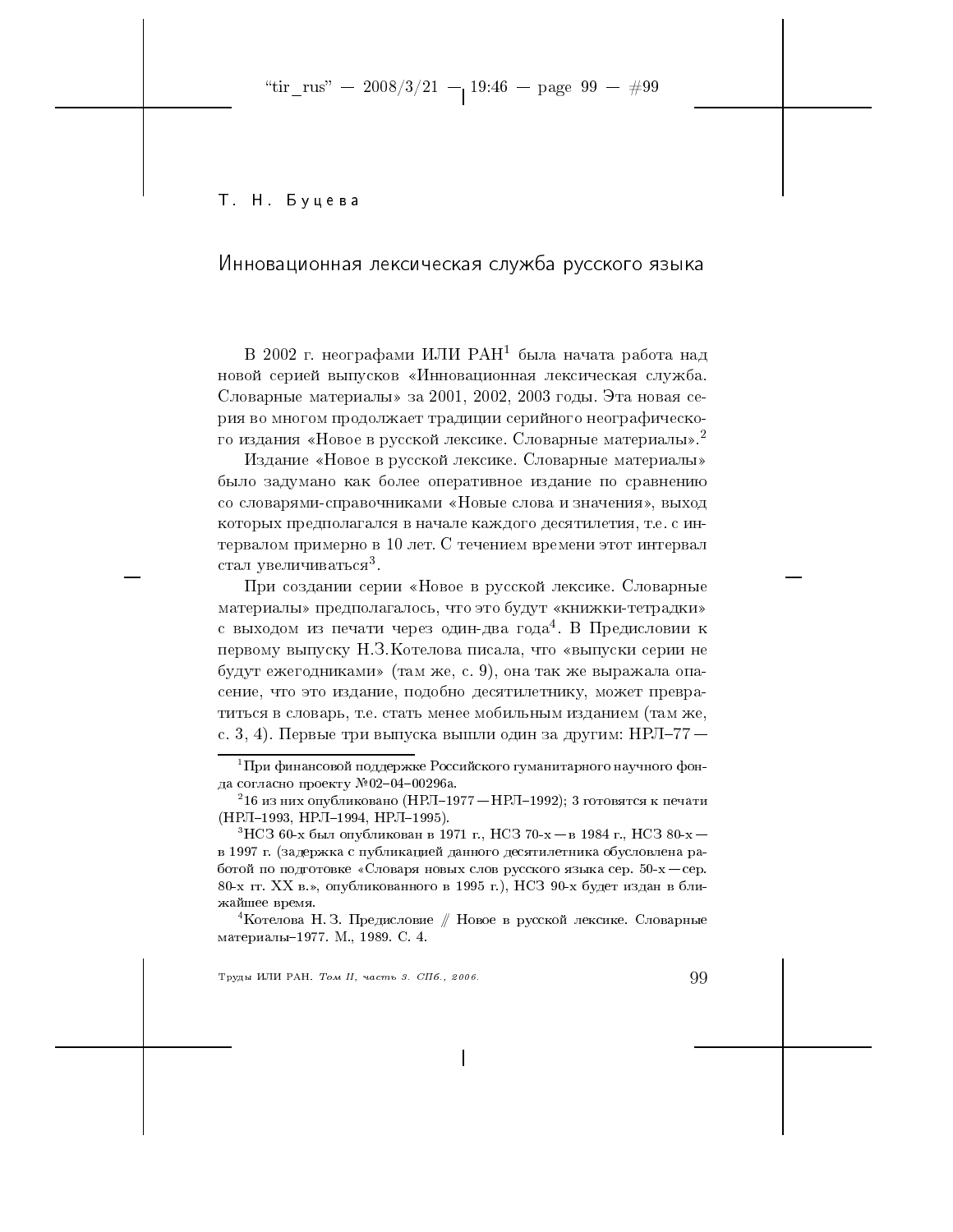в 1980 г., НРЛ-78 – в 1981 г., НРЛ-89 – в 1982 г. (заметим, что рабочий цикл над каждым выпуском составлял три года). Затем выпуски стали издаваться менее регулярно, интервал между их публикациями стал возрастать (прежде всего это связано с тем, что они делались внепланово, параллельно с работой над плановыми десятилетниками, трудоемкостью отсева материала по словарям и картотекам, сложностью для описания самого материала).

Выпуски «Новое в русской лексике. Словарные материалы» имеют следующие основные особенности: 1. Выпуски серии готовились на коротком временном срезе по ограниченному кругу источников. «Три месяца и 10 источников – это тот предельный минимум времени и материала, который смог быть представленным в издании небольшого объема. Он не является достаточно представительным, чтобы отразить полностью все лексико-семантические новообразования даже одного, 1977 г. Этот выпуск информирует лишь о тех лексических новшествах, которые можно было выявить по материалам данного ограниченного среза. Преимущество этой методики - объективность и по возможности исчерпывающая полнота представления наблюдаемых по данному срезу явлений».<sup>5</sup>

2. Более широкий допуск включаемого материала по сравнению с толковыми словарями и со словарем неологизмов десятилетнего типа (это касается производных от собственных имен, аббревиатур, имен числительных, сложений с дефисным написанием, окказиональных и индивидуально-авторских лексических новообразований и т.д.). Включение в выпуски окказиональной лексики и индивидуально-авторских образований в предисловии к первому выпуску обосновывалось тем, что они отражают народное и художественное словотворчество, часто несут экспрессивно-стилистическую нагрузку, интересны для изучения словообразования и т.д.<sup>6</sup>

<sup>&</sup>lt;sup>5</sup>Котелова Н.З. Предисловие[...]. С. 9.

 $606$  обосновании помещения в словари новых слов производных слов, образованных по высокопродуктивным моделям см.: Котелова Н.З. Слово-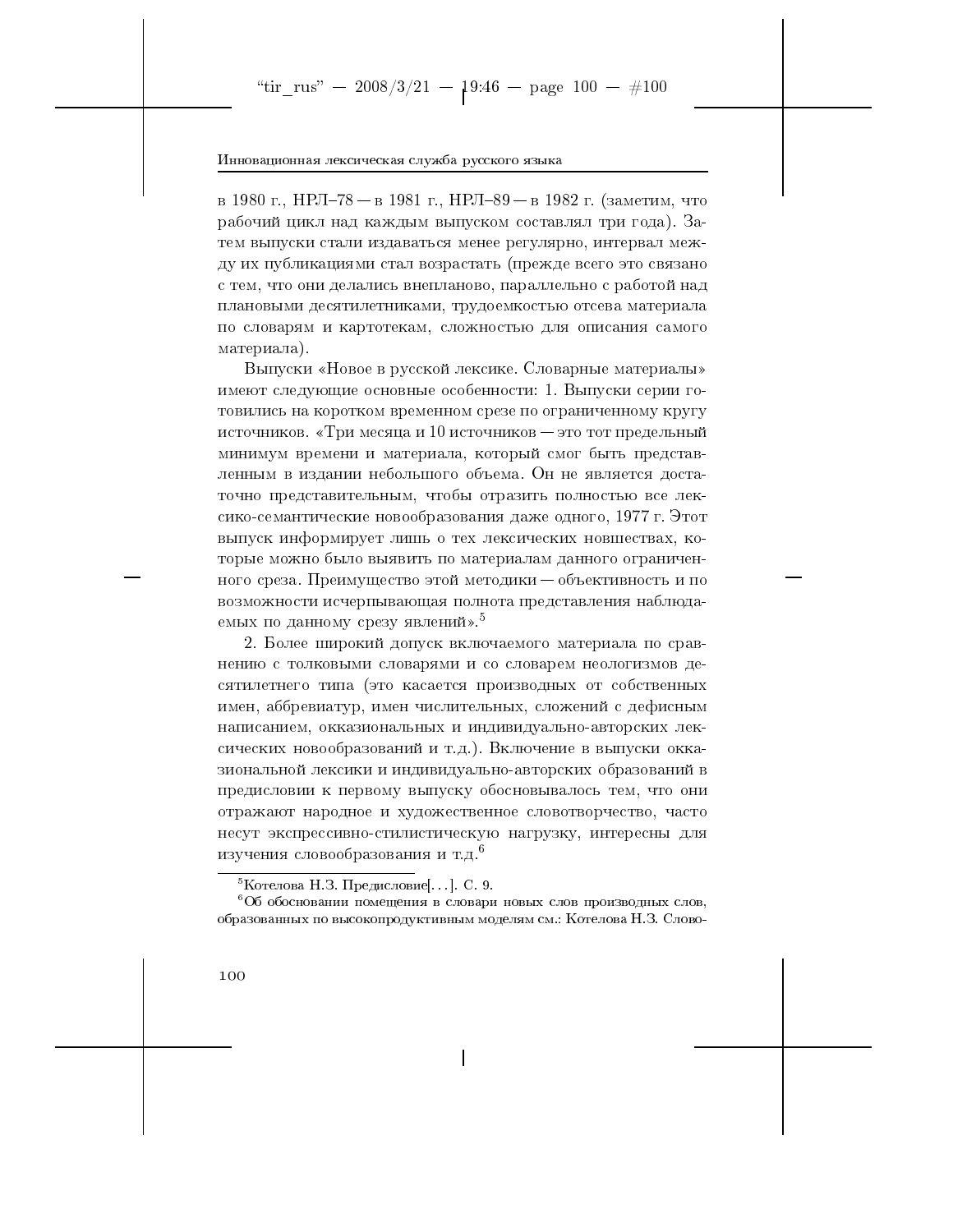## Т.Н. Буцева

3. Вопрос о новизне включаемых в выпуски единиц решался на основе «презумпции новизны», т.е. «если нельзя было доказать, что отсутствующее в словарях и картотеках слово старое — оно считалось новым»<sup>7</sup>.

4. В выпусках не ставилась задача точно установить время появления в языке включенных в них слов и степени их употребительности, «так как это неизбежно приведет к расширению хронологическиих рамок обследуемого периода, увеличению списка источников, т.е. опять к созданию словаря».<sup>8</sup>

5. Большинство слов в выпусках – слова однократной фиксации, что вытекает прежде всего из отказа установления их употребительности (см. выше). Отсюда — значения слов и устойчивых словосочетаний выводятся на основании одного контекста.

Инновационный пласт русского языка 80-х гг. XX в. был описан с помощью двух типов неологических изданий, сделанных по разным временным срезам и имеющих разную степень охвата различных лексических явлений. Это НСЗ 80-х и 10 выпусков «Новое в русской лексике. Словарные материалы» (НРЛ-80 — НРЛ-90).<sup>9</sup> Впечатляет результат сопоставления количественных данных материалов десятилетника и относящихся к этому десятилетию ежегодников: если в НСЗ 80-х описывается более 6 тыс. лексических единиц, то ежегодники, фиксирующие на синхронном срезе новообразования данного десятилетия, содержат около 53 тыс. единиц описания! Это свидетельствует прежде всего о том, что инновационные лексические процессы имеют более масштабный и сложный характер, чем

<sup>8</sup>Котелова Н.З. Предисловие[...]. С. 4.

 $^{9}$ Отметим, что при создании НСЗ 80-х учитывались опубликованные выпуски конца предшествующего десятилетия - за 1977, 1978, 1979 гг., выпуски за 1985, 1986, 1987 гг., находившиеся в то время в рукописи, и не учитывались не подготовленные еще к тому времени выпуски за 1988, 1989, 1990 гг.



образование без образования слов? // Новые слова и словари новых слов. Л., 1983. С. 71-81.

 $^{\prime}$ Котелова Н.З. Предисловие // Новые слова и словари новых слов. СПб., 1997. C. 8.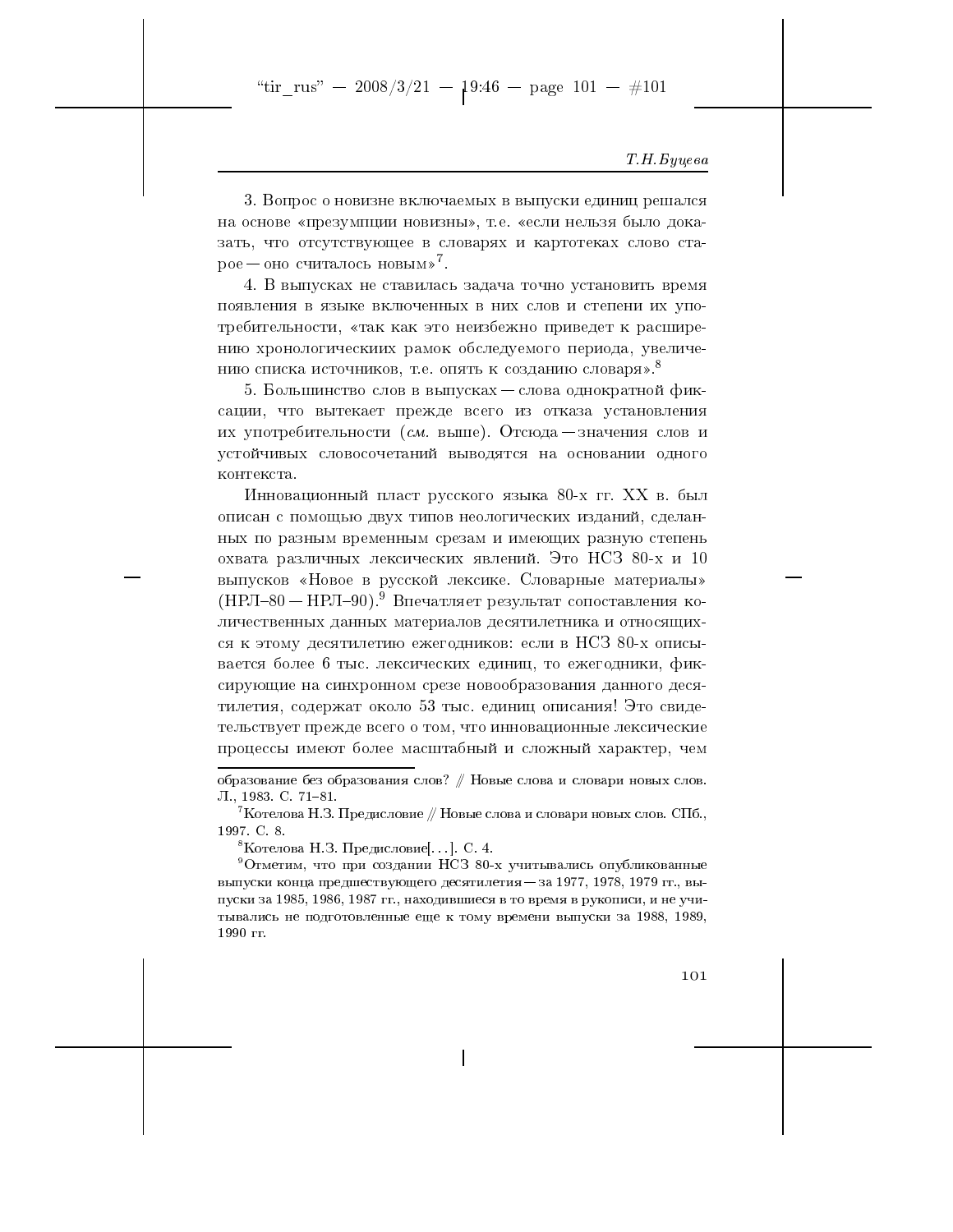те, которые представляются десятилетниками (хотя их основные тенденции этому изданию, безусловно, удалось уловить), и ставит вопрос о реальном количественном соотношении в инновационном лексическом потоке лексики единичного и неоднократного употребления. Во многом такое большое число слов с единичной текстовой фиксацией, которое дали ежегодные выпуски, обусловлено ручными методами обследования текстов по сравнительно коротким выборочным срезам. В полном объеме инновационные лексические процессы описанию поддаются с трудом (такая задача, в общем-то, никогда и не ставилась, особенно если учесть возможности научного коллектива из 7-8 человек).

Н.З. Котелова подчеркивала самостоятельную научную роль ежегодников «Новое в русской лексике. Словарные материалы». В связи с этим в одном из своих писем в издательство «Русский язык», где изначально издавались неологические словари, она писала, что хорошо бы в названии убрать «Словарные материалы», которое мешает правильному восприятию этого особого научного издания. О том, как высоко Н.З. Котелова оценивала этот тип неологических изданий, свидетельствует следующий отрывок из ее архивных материалов: «Ежегодники, помимо задачи догнать течение времени, оперативно познакомить с новациями, ставят целью (по заданному срезу) отразить все живые процессы словотворчества, реализуемые в русской графической программы, анализ текстов "под микроскопом", внимание к рядовым, будничным фактам позволили сделать много нетривиальных наблюдений в области словообразования [...]. Они дали, пожалуй, больше материала, чем другие издания, посвященные неологизмам, для теоретических аспектов языкознания». $^{10}$ 

В 1988 г. Н. З. Котелова писала: «В зависимости от лексикографической ситуации обществу нужен тот или иной словарь неологизмов. Необходимость, например, создания сводного нор-

 $^{10}$ Котелова Н.З. [О ежегодниках «Новое в русской лексике. Словарные материалы»] // Новые слова и значения. СПб., 1997. С. 7-8.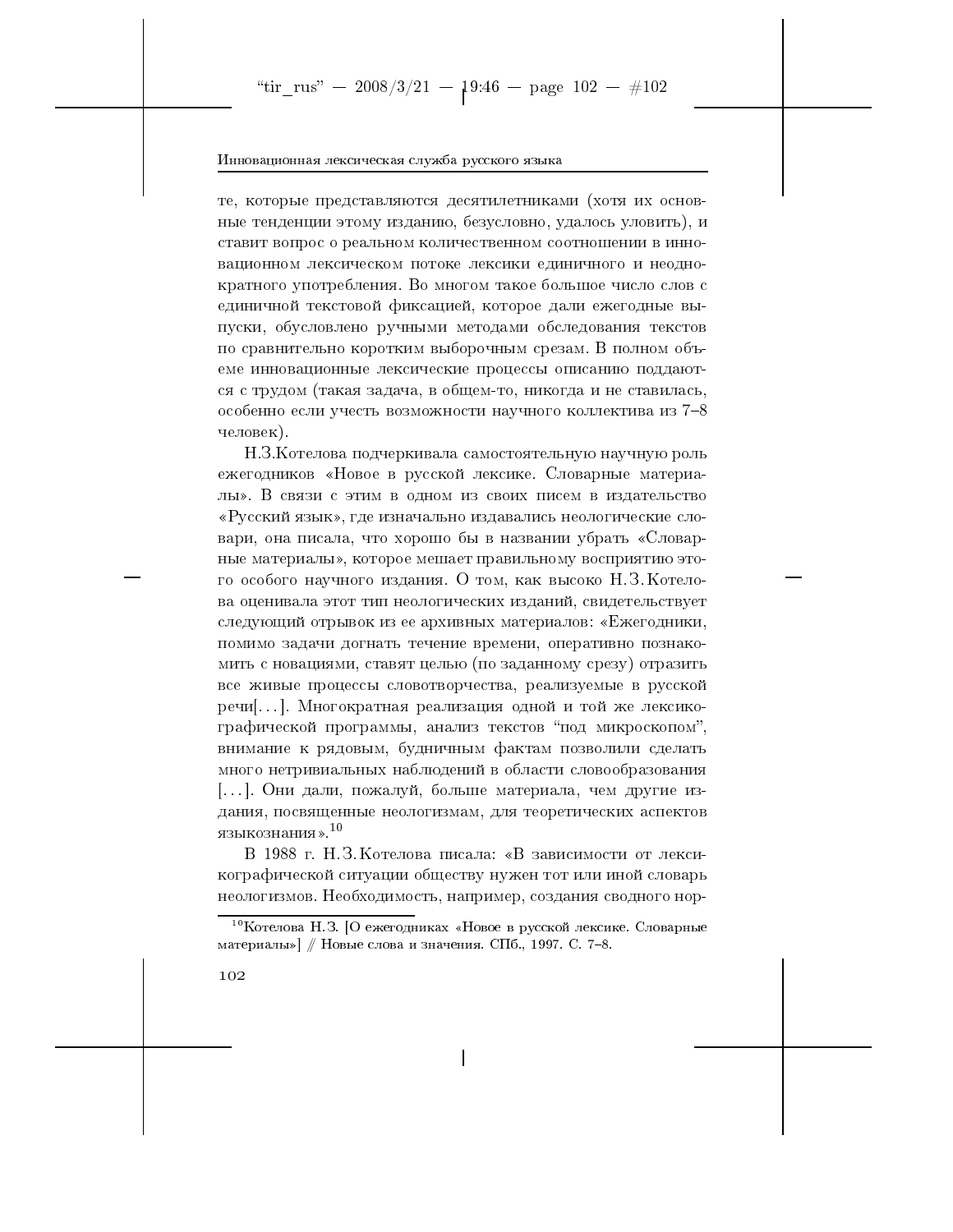"tir\_rus" -- 2008/3/21 --  $19:46$  -- page 103 -- #103

#### Т. Н. Буцева

мативного словаря неологизмов значительного периода может ощущаться слабее в ситуации быстро переиздающихся в обновленном виде общих толковых словарей».<sup>11</sup> На пороге XXI в. в условиях наличия Интернета, сетевых информационно-поисковых источников, широкодоступных электронных версий периодических изданий и т.п., когда новизна лексической единицы уже не может определяться только на основании совокупной базы словарей русского языка разного типа и специальных картотек, возникла острая необходимость использования сетевых ресурсов, расширяющих в сотни раз информационную базу, на которой ранее работали лексикографы-неологи. Одной из актуальнейших задач неографии на данном этапе становится выход за пределы словарей и ручных словарных картотек к доступным сетевым информационным системам, содержащим материал, аналогичный тому, с которым работают неографы,  $$ языковой материал периодических изданий. Современный словарь неологизмов должен соответствовать современному уровню развития информационных систем и технологий, возросшим информационным запросам общества. Использование компьютерных методов и сетевых ресурсов должно придать словарям новых слов больше точности и объективности. Лексикографическая же ситуация такова, что создаваемые с 90-х гг. в большом множестве толковые и справочные словари русского языка фиксируют лишь незначительную часть лексических иннований.

Большое значение для всей лексикографии имела публикация в 1981 г. «Сводного словаря современной русской лексики» под ред. Р.П. Рогожниковой. Этот труд — единственный в своем роде опубликованный свод словников основных словарей русского языка: толковых, справочных, энциклопедических. Хотя он и сейчас является для неографов одним из главных инструментов при установлении наличия или отсутствия лексикографической фиксации лексических единиц, встречаемых ими при обследовании текстов, можно констатировать тот факт, что по-

 $^{11}$ Котелова Н.З. Теоретические аспекты лексикографического описания новых слов // Современная лексикография. М., 1988. С. 52.

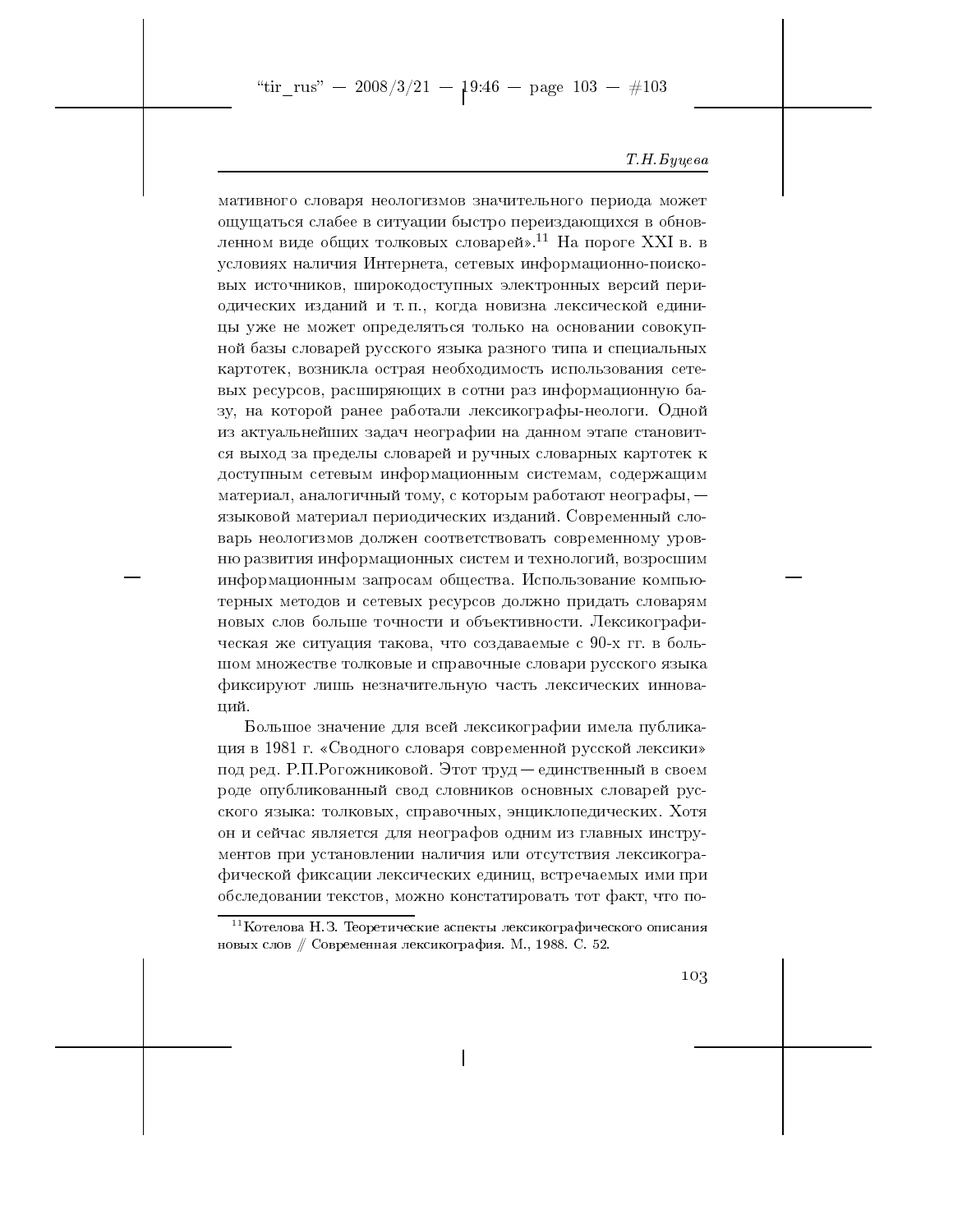чти 20-летний этап развития русского языка и лексикографии (80-90-ые гг.) остался без такого обобщения. «Сводный словарь современной русской лексики» остановился на «Словаре русского языка» под ред. С.И.Ожегова и Н.Ю.Шведовой 1973 г., «Орфографическом словаре русского языка» 1974 г., «Словаре русского языка» в 4-х тт. под ред. А.П. Евгеньевой 1981-1984 гг., словаре-справочнике «Новые слова и значения... 70-х гг.» (издан в 1984 г.), «Словаре иностранных слов» 1979 г.<sup>12</sup> и т.д.

В 90-е гг. был опубликован ряд толковых словарей русского языка и словарей справочного характера. Назовем основные из них: «Толковый словарь русского языка» С. И. Ожегова и Н.Ю.Шведовой (1992 г. и 1997 г.), «Словарь перестройки» под ред. В.И.Максимова, «Словарь новых слов русского языка сер. 50-х - сер. 80-х гг.» под ред. Н.З. Котеловой, «Новый словарь сокращений» под общей ред. Е.Г. Коваленко, «Словарь новых иностранных слов» Н.Г. Комлева, «Новые слова и значения. Словарь-справочник по материалам прессы и литературы 80-х гг.» под ред. Е.А. Левашова, «Большой толковый словарь русского языка» под ред. С. А. Кузнецова, «Русский орфографический словарь» под ред. В. В. Лопатина, «Слитно или раздельно?» Б.З.Букчиной и Л.П.Калакуцкой, «Толковый словарь современного русского языка конца XX века. Языковые изменения» под ред. Г.Н. Скляревской, «Толковый словарь иноязычных слов» Л.П.Крысина, второе издание «Словаря современного русского литературного языка» (тт. 1-6), главный ред. К.С. Горбачевич, «Большой словарь жаргона» под ред. В.М. Мокиенко. Необходимость подготовки второго дополненного издания «Сводного словаря современной русской лексики» с включением материалов перечисленных выше и многих других словарей очевидна.

Естественно предположить, что словари (не собственно неологические), изданные в 90-е гг., хотя бы отчасти отразили новообразования этого десятилетия. Чтобы получить представление о том, как представлена в них эта лексика, мы сопоста-

 $^{12}$ См.: Сводный словарь современной русской лексики: В 2 т. / Под ред. Р.П. Рогожниковой. М., 1991, т.1. С.4.: Буцева Т.Н. Предисловие // Новое в русской лексике. Словарные материалы-1990. СПб., 2004. С. 3.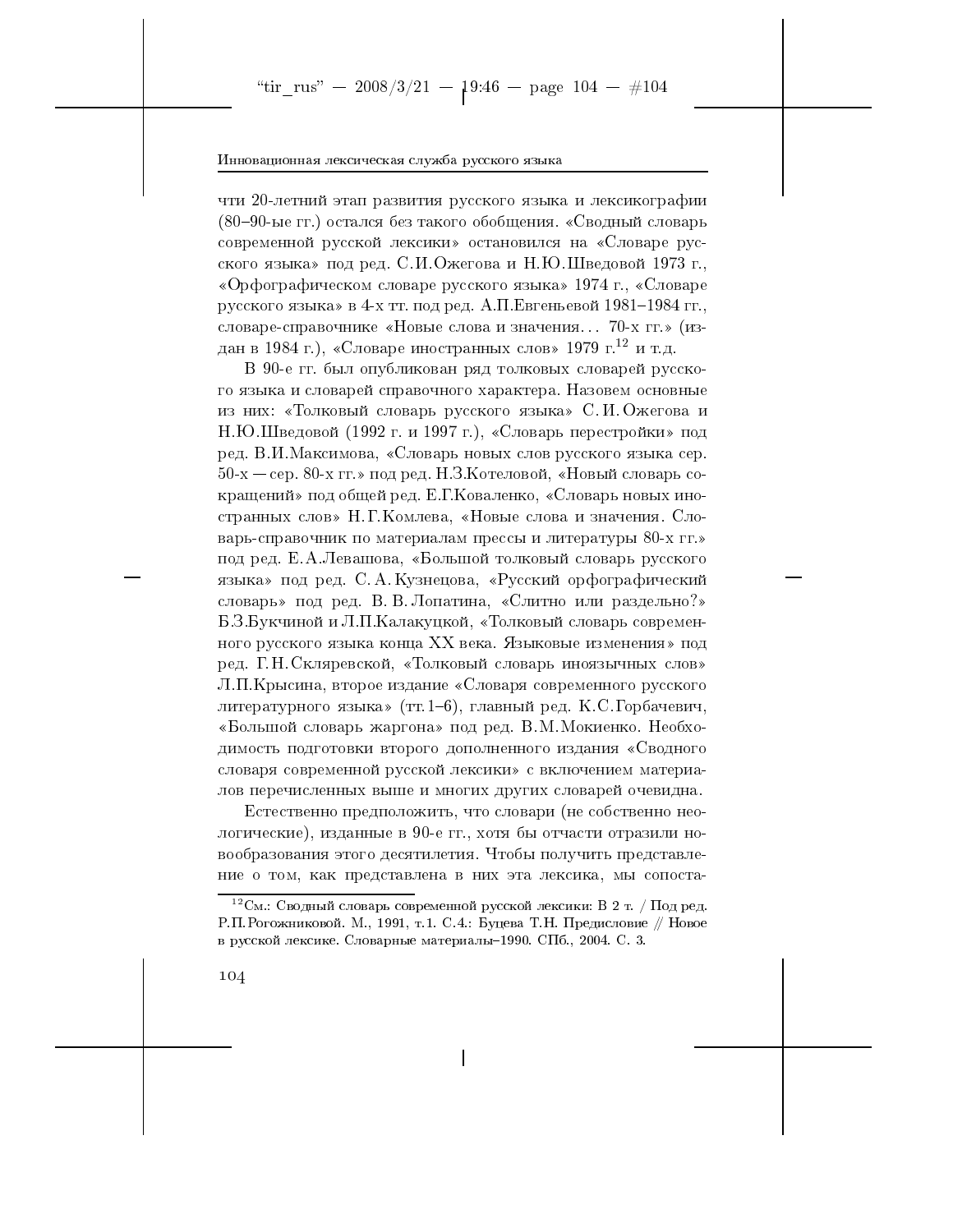"tir\_rus" -- 2008/3/21 --  $1^{9:46}$  -- page 105 --  $\#105$ 

#### Т.Н. Буцева

вили словник на букву «г» по рукописи словаря-справочника «Новые слова и значения... 90-х гг.» (256 неолексем) с материалами на эту букву перечисленных выше словарей. Приведем данные этих словарей по степени отражения в них инноваций 90-х гг.: РОС (41 сл.: газпромовский, гашиный, галерейщик, галерист, гей, генпрокурор, гербалайф, гербовед, герлфренд, германо-российский, гетеросексуальный, гештальт-терапия, гигабайт, гиперинфляционный, гиперинфляция, гипертекстовый, гипоаллергенный, гирудотерапия, главкомат, гольфист, гольф-поле, гомик, госпакет, госслужащий, госслужба, госсоветник, гранж, гранжевый, грантовый, грантодатель, грантодержатель, грантополучатель, грейхаунд, грузино-абхазский, грушник, гэбист, гэбистский, гэбэшник, гэбэшный и гебешный, гэкачепист и гекачепист), **ЯИ** (24 сл. и уст. словосоч.: геопатогенный (г. зона), гетеросексуал, гетеросексуальный, гигабайт, гиперинфляционный, гиперинфляция, ГКО, гомик, гомосек, госструктура, грантовый, грины, грязный\* полученный незаконным путем (г. деньги, губернатор, губернаторский, губернаторство, гуманитарка, гуманитарный (г. помощь), гэбист и гебист, гэбэшник и гебешник, гэбэшный и гебешный, гэкачепист и гекачепист),  $\text{HCC}$  (12 сл.: генпрокуратура, генпрокурор, ГКО, гордума, горизбирком, госкомпания, гособлигации, госпакет, госрасходы, госрегулирование, госслужащий, гостайна),  ${\rm BCK}$  (14 сл. и уст. словосоч.: гали $\phi e^*$ непропорционально выпуклые бедра, гебист, гей, геймер, го- $\delta$ лин — мускулистый молодой человек без признаков интеллекта, голубой<sup>\*</sup> — имеющий отношение к гомосексуалистам, гомик, гомосек, гопник<sup>\*</sup> - агрессивно настроенный подросток, являющийся членом неформальной группы, лепить горбатого, грев деньги, материальная помощь для заключенных, грины, гробо- $\epsilon_{0}$ вие — деньги, выплачиваемые за нанесенный ущерб здоровью, гудеть<sup>\*</sup> — кутить, пьянствовать, гулять, гэбульник, гособлигации, госпакет, госслужащий, гостайна),  $\text{CP--98}$  (10 сл.: германо-российский, гидромассажный, гиперинфляция, гирудотерапия, госпакет, госрегулирование, госслужба, гостайна, государственно-капиталистический, график-дизайнер, грузино-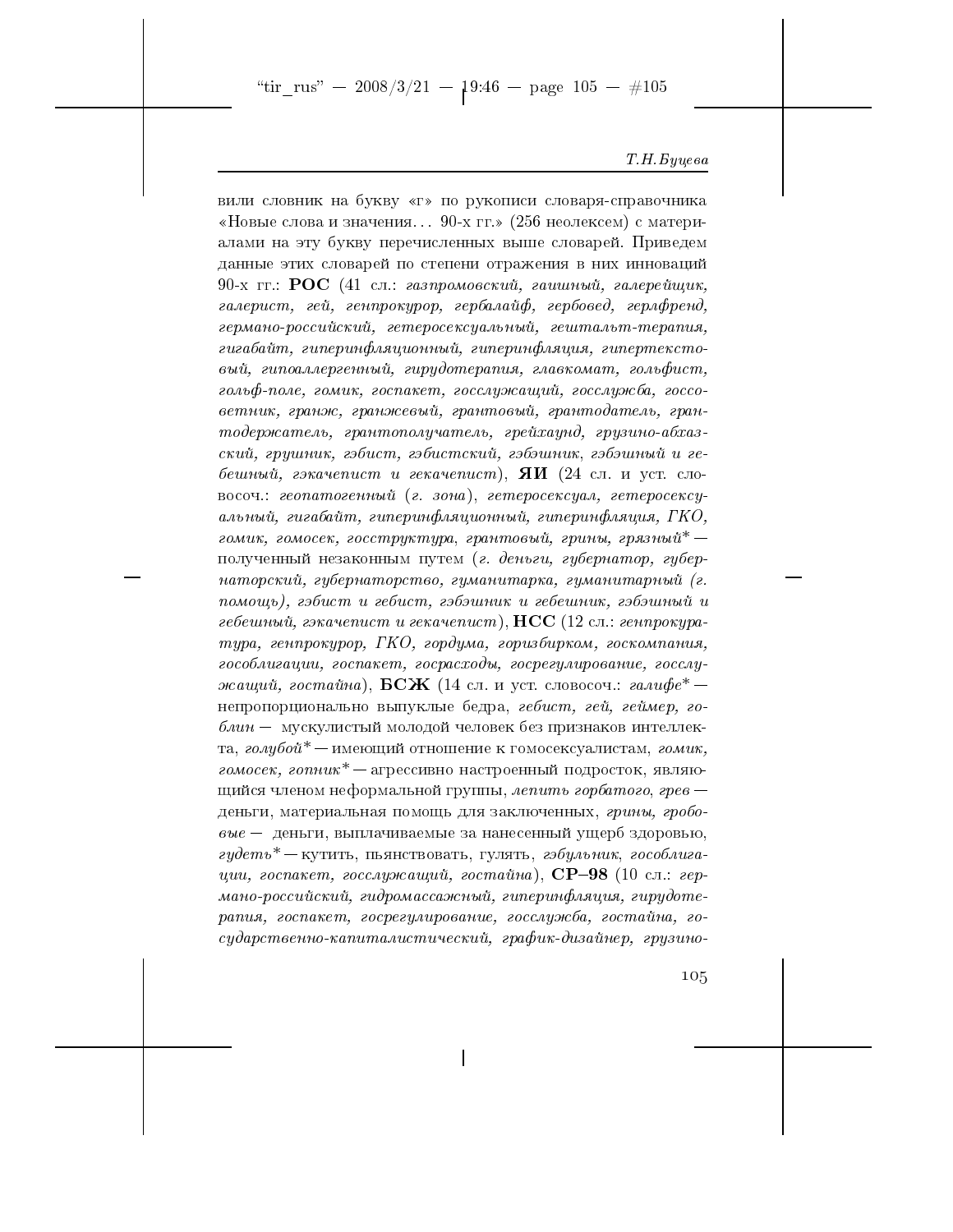абхазский), БТС (9 сл. и уст. словосоч.: гей, гей-клуб, гидромассажный, голотропный (г. дыхание), гопницкий, грязный $^\ast-$ 1. Экологически нечистый, загрязненный вредными веществами; 2. Полученный незаконным путем (г. деньги), гудеть<sup>\*</sup> кутить, пьянствовать, гулять, гэбист и гебист, гэбистский), **Комлев** (7 сл.: гей, гендерный, геопатогенный, гербалайф, гиперинфляция, гомо-советикус, грины),  $OIII-92$  (3 сл. и уст. словосоч.: гиперинфляция, губернатор\* — неофициально глава исполнительной власти крупного города, гуманитарная помощь), ОШ-97 (4 сл. и уст. словосоч.: гиперинфляция, гомик, губернатор $^*$ — неофициально глава исполнительной власти крупного города, гуманитарная помощь), Максимов (3 сл.: горбачёвец, горбачёвщина, горбимания), Крысин (2 сл.: гей, гетеросексуальный),  $\mathbf{BAC}\text{-}2$  (1 сл.: генерал-лейтенантский). При редактировании выпуска «Новое в русской лексике. Словарные материалы-1990» его словник сопоставлялся со словником «Толкового словаря современного русского языка конца XX века. Языковые изменения». Из более 6 тыс. новообразований данного года, описанных в выпуске, в ЯИ зафиксировано только 100 (см. редакторское предисловие к этому вы- $\mu$ <sub>I</sub>ycky).<sup>13</sup>

Выпуски новой серии «Инновационная лексическая служба русского языка» во многом продолжают традиции серии «Новое в русской лексике. Словарные материалы». Они также делаются на материале предельно короткого среза - сплошной месячной обработки текстов 10 периодических изданий. Напомним, что Н.З. Котелова считала минимальным сроком трехмесячный период (см. выше). Надо, однако, сказать, что за последние годы объемы периодических изданий сильно увеличились, т.е. обследуемый материал при сокращении периода обследования на деле уменьшился не столь значительно. К то-

 $^{13}$ Такие наблюдения позволяют утверждать, что активизировавшемуся в 90-е гг. XX века лексикографическому процессу свойственно значительное отставание в фиксации лексических инноваций русского языка и что актуально продолжение работы над специализированными лексикографическими изданиями по новой лексике.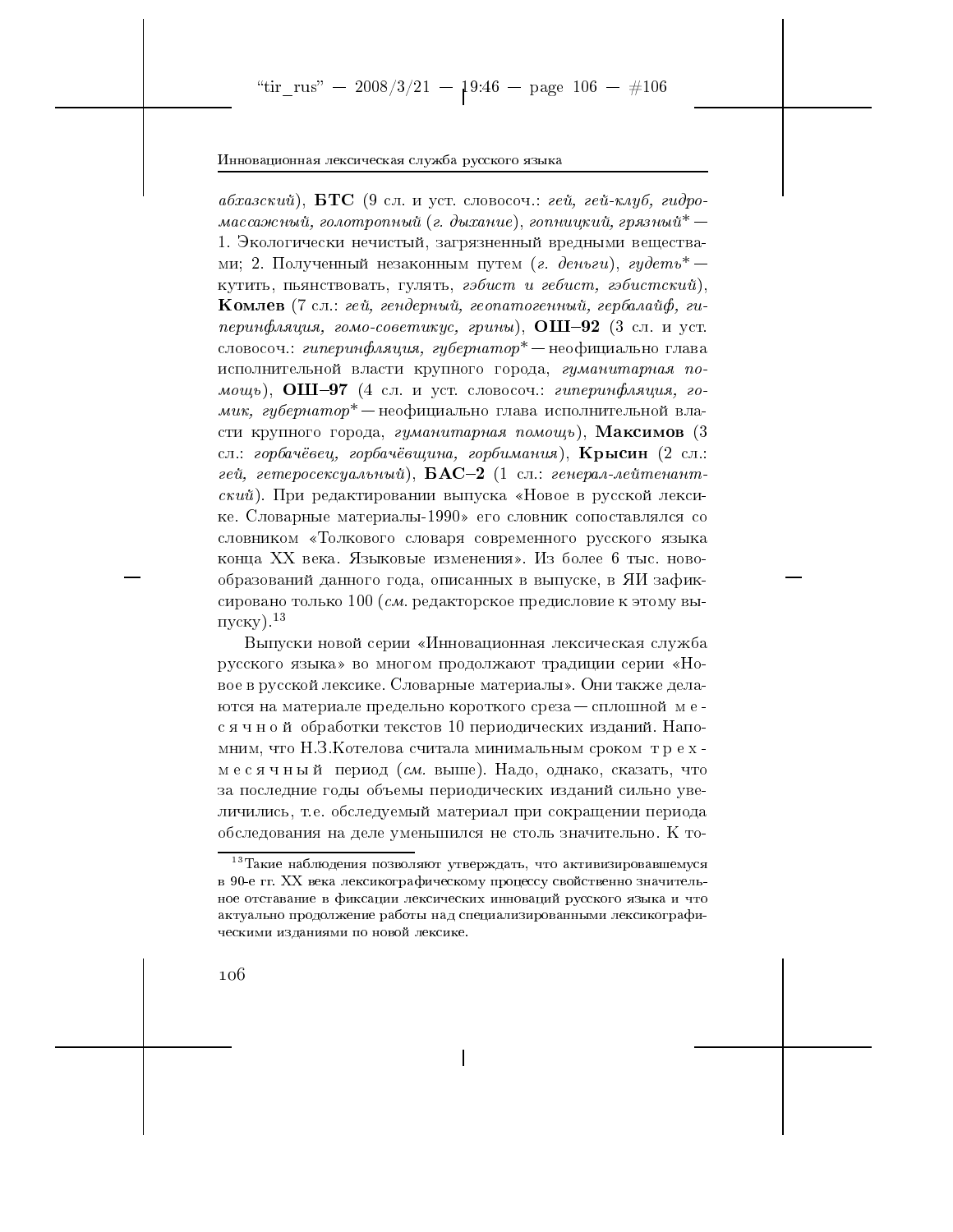"tir\_rus" - 2008/3/21 -  $19:46$  - page 107 - #107

#### Т. Н. Буцева

му же на первых выпусках новой серии предполагалось отработать новые методики работы и сам тип издания. В дальнейшем станет ясно, каков реальный объем материала, который достаточно оперативно можно будет обрабатывать. Выпуски новой серии сохранили широкий подход к формированию словника и основные приемы подачи материала.

Новым в работе над новой серией является расширение проверочной и источниковой базы за счет использования информационной базы сетевого информационного агентства «Интегрум», которая к настоящему моменту содержит электронные версии, начиная с 1985 г.<sup>14</sup>, 2090 периодических изданий на русском языке (центральных газет - 278, центральных журналов - 595, региональных изданий - 1217) и которая постоянно пополняется электронными версиями новых изданий. Получив мощную ретроспективу предшествующего десятилетия, неографы смогли осуществить в подготовленных выпусках за 2001. 2002, 2003 гг. то, от чего приходилось отказаться в выпусках предшествующего периода. Теперь стало возможно установление: 1) с точностью до года времени появления в текстах периодических изданий тех или иных лексических единиц, 2) степени их употребительности, начавшихся процессов узуализации, 3) наличия других значений, т.е. по возможности полно (не фрагментарно) описать выявленные неолексемы. Это потребовало введения из данного сетевого источника нового иллюстративного материала, подкрепляющего перечисленные позиции, что, естественно, увеличило объем выпусков почти в два раза, расширило круг цитируемых источников более чем в 20 раз, в том числе и за счет региональных источников, в которых новое слово иногда появляется раньше, чем в центральных изданиях (анекдотически-нарицательный, афроприческа; солениеквашение, спассредства, спецпедагоги и мн. др.). Такая обработка и проверка материала является в наше время является

107

 $^{14}$ С 1985 г. до начала 1991 г. в «Артефакте» — информационно-поисковой системе сетевого информационного агентства «Интегрум» — представлены материалы только шести периодических изданий: «Время МN», «Сегодня», «Новый Мир», «Огонек», «Русский фокус», «Компания».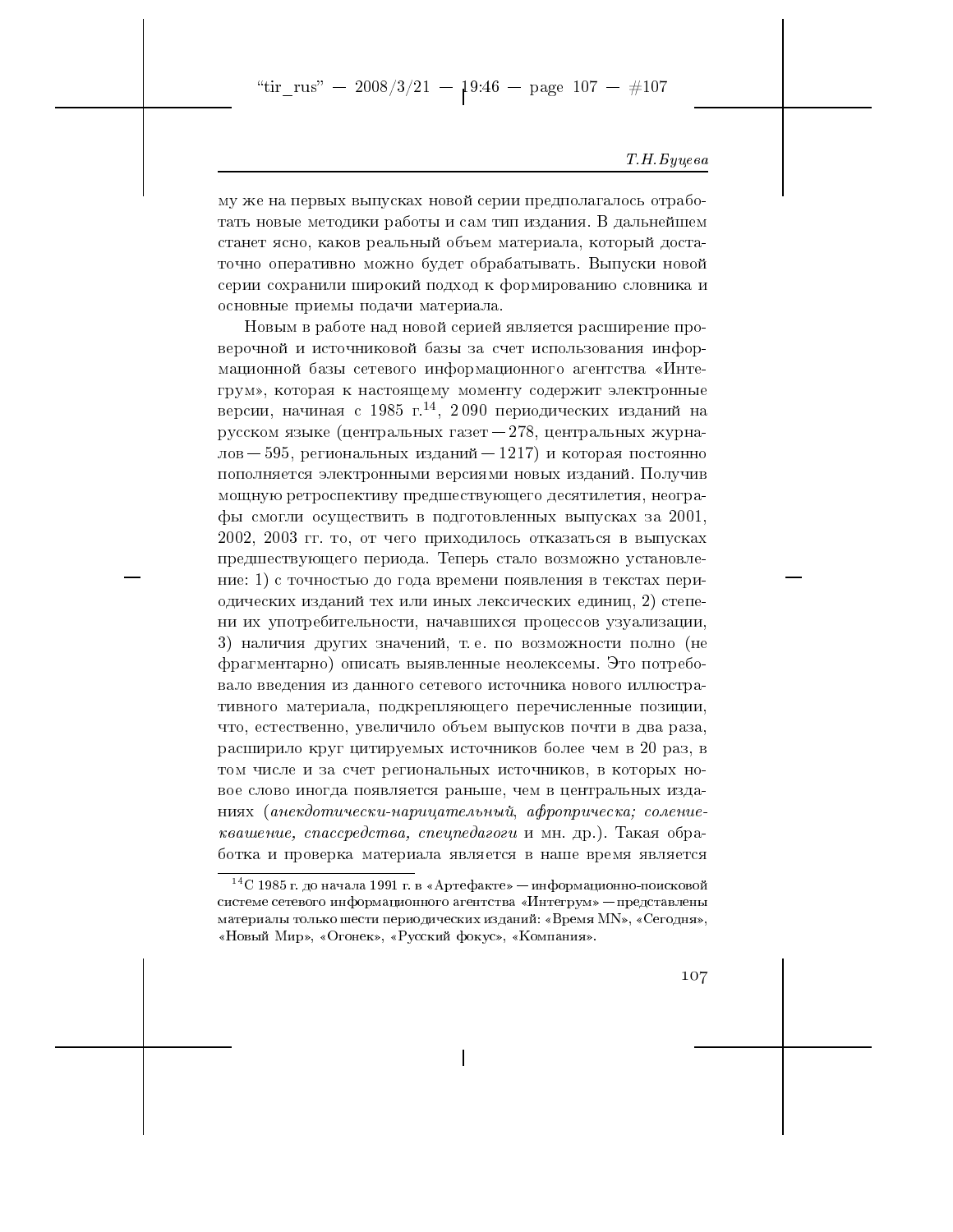обязательным условием, без такого углубленного обследования инноваций неографические издания не могут соответствовать современному информатизационному уровню общества.

Знакомство с сетевым информационным агентством «Интегрум» состоялось, к сожалению, тогда, когда после традиционного отсева был составлен первый выпуск за 2001 г. При проверке его материалов по информационно-поисковой системе «Артефакт» данного агентства оказалось, что многие слова появились в текстах периодики не в этот год, а еще в годы предшествующего десятилетия. Новообразованиями 2001 г. по материалам на букву «а» (104 сл. и уст. словосоч.) оказались следующие лексические единицы (39 сл. и уст. словосоч. — около 30%): авиатеракт, автоверсия, автовладелец-юридическое лицо, автопереворачивание, агрессивноаппетитный, азиоп-евразиец, АиФ-клуб, академически-щепетильно, не без аккорда кто, аксёновско-сахаровский, ангелдиссидент, антипресс-конференция, антителевидение, арабофобия, аравийщина, аргумент-страшилка, аржил, армейскоаграрный, арт-джей, артшопинг, археолог-палеонтолог, архиразоблачительный, атрофен, аудиторско-консультационный, афганята, афрофинн, аэростат-лаборатория и др.; 2000 г.  $(4 \text{ cm} - 3,8\%)$ : авторадиоклуб, антисклерин, антисмольный, ас-кроссворд; 90-х гг. (61 сл. и уст. словосоч. — 59,7%): абт (чеченское, букварь; 1996), авиабезопасность (1994), авиахолдинг (1996), автоперегонщик (1996), авторская кухня (1994), автохлам (1995), автоэлектрика (1997), аграрно-продовольственный (1992), агрохолдинг (1998), актёр-профи (1995), акунизация (1999 — 1 употребление, 2000 — 1, 2001 — 12), альтернативная история (1998), американофобия (1996), анекдотбайка (1997), антиглобалист (1998), антимужской (1997), антипримаковский (1997), антителевизионный (1997), аншлаговец (1996), АО-должник (1997), АПГ (аграрно-промышленная группа) (1997), араб-смертник (1997), армокров (1999), артменеджмент (1993), арт-новости (1996), артхаусный (1992), асфальтизация (1998), аутист (1994) и т.д.

Для разных букв соотношение новообразований нового те-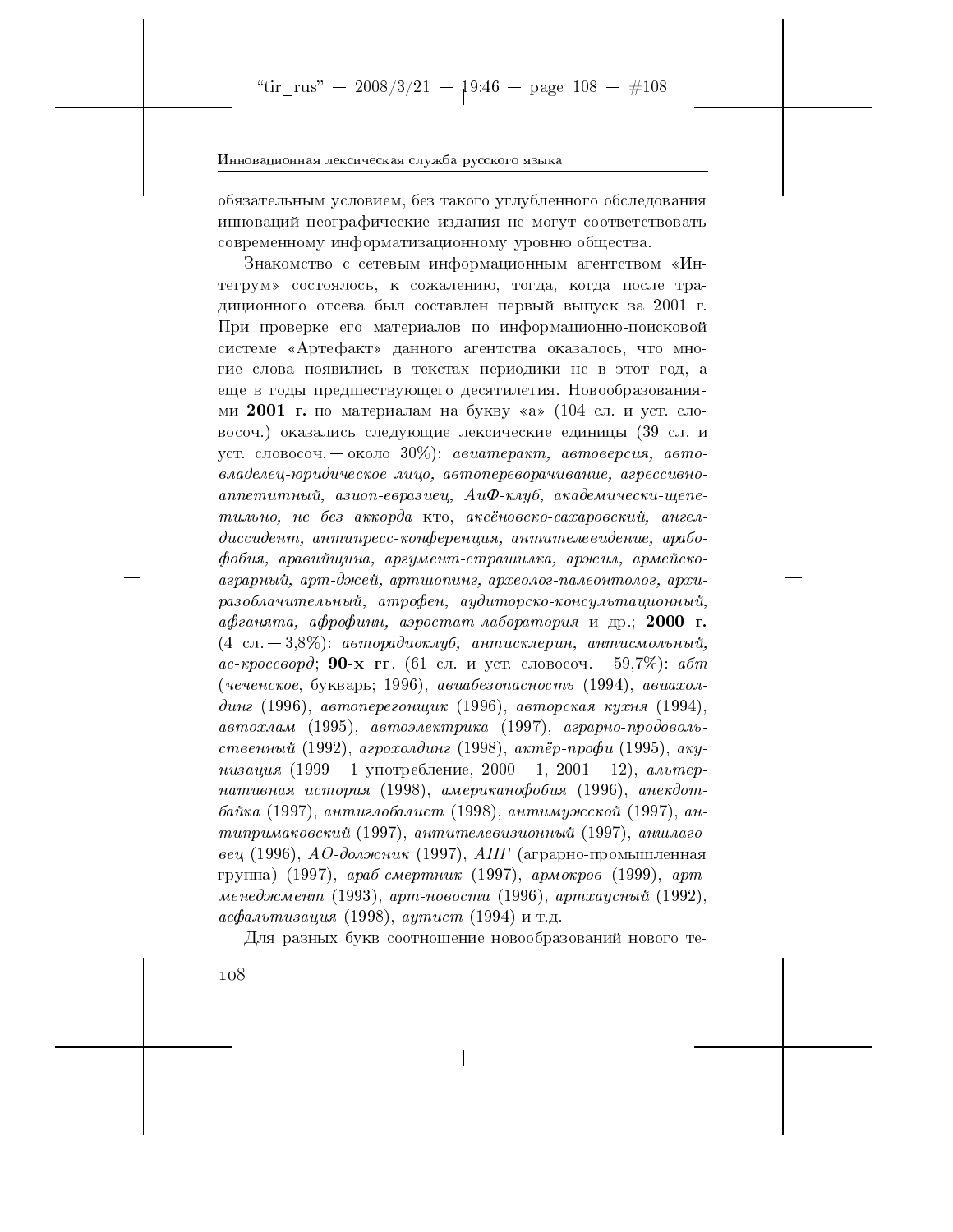"tir\_rus" - 2008/3/21 -  $1^{9:46}$  - page 109 - #109

#### Т.Н. Буцева

кущего десятилетия и предшествующего колеблется. Приведем для сравнения данные по букве «с» (313 сл. и уст. словосоч.) из того же выпуска за 2001 г. Новообразования 2000 г. (10 сл. и уст. словосоч.  $-3.2\%$ ): *самоуслажденчество*, *синбиотики*, *син*дром выходного дня, слайд-модуль, сомони (денежная единица Таджикистана), стипендийка, стопнуть, страна-страдалица, мировая страшилка (о Бен Ладене); новообразования 2001 г. (149 сл. и уст. словосочет. — около 47%): *салютативный*, *сама*гонограмма, самогонщик-массовик, самоискоренение, сверхдержавизм, сверхпроисходящее, секс-муза, селектинг, сервис-каталог, силиконовая революция, симпозиумский, СКА-музыка, словарная проза, словарничество, слюдяной лак, смерч тишины, собака собаку ест, соплевышибающий, соцкарта, средневековоподобный, супотер, суши-конвейер и т.д.; новообразования 90-х гг. (164 сл. и уст. словосоч. - 49, 9%): самолёт-камикадзе (1999), самолёт-убийца (1996), санбенито (1998), сандень (1999), санитарно-экологическая зона (1999), светодизайн (1996), свободно-либеральный (1994), секс-дива (1994), сексовать (1998), сенатор-губернатор (1994), скорпиончик (о ребенке, родившемся под знаком Скорпиона, 1997), смертник-камикадзе (1995), смыслик (1998), спермофонд (1994), страна-изгой (1994), субконтрактинговый (1998), суицидант (1995), супер $c\kappa u\tilde{u}$  (1998) и т.д.

Первый опыт работы с мощным сетевым источником показал значительное отставание академической неографии в фиксации нового. Это обусловлено прежде всего тем, что выявление неолексем всегда проводилось по сравнительно небольшому временному срезу (ежегодники - на срезе от 3 месяцев до 1 года, десятилетники - на 3-4-летнем срезе) и неполноте охватываемых источников. Можно с уверенностью предположить, что в выпусках предшествующей серии в скрытом виде также присутствуют материалы разных временных пластов.

Лексемы, оказавшиеся новообразованиями предшествующего периода, из выпусков новой серии не изгоняются, если они не отмечены словарями и словарными картотеками. В выпусках 2001, 2002, 2003 гг. представлены лексические инновации двух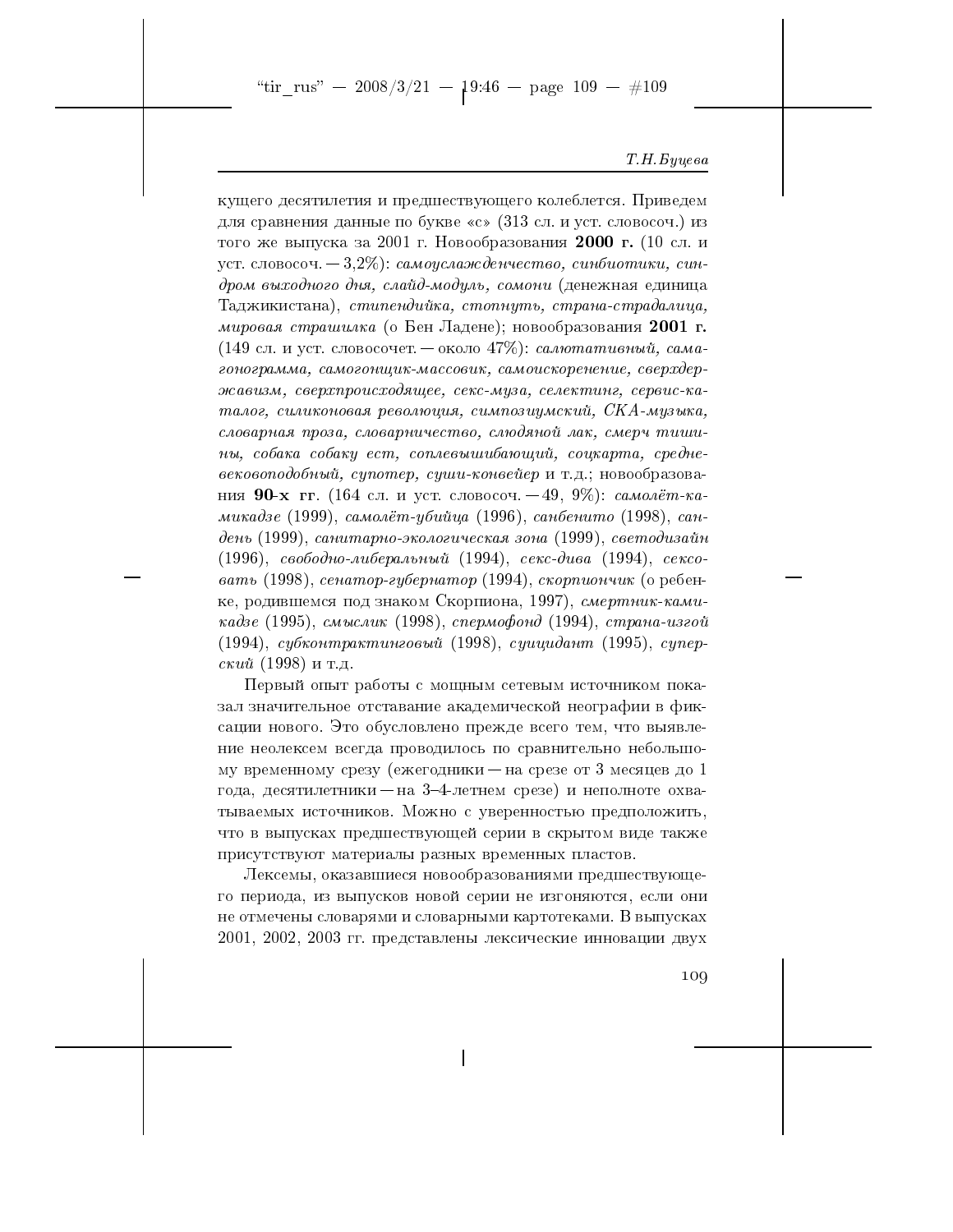десятилетий: последнего десятилетия XX в. и первого десятилетия XXI в., обнаруженные при всесторонней обработке выборки за месяц конкретного года. Так как цитатные иллюстрации датированы, хронологические срезы в материалах издания хорошо просматриваются, делить словник на две части с самостоятельным алфавитом представляется нецелесообразным, т.к. пришлось бы делить и значения слов, разрывать складывающиеся словообразовательные гнезда и т.д. В выпусках новой серии будет аккумулироваться материал для переиздания дополненного словаря неологизмов десятилетнего типа предшествующего периода и материалы для десятилетнего словаря неологизмов текущего десятилетия.

Покажем на материале на букву «а» выпуска за 2003 г. представленность инновационных пластов разного времени появления неолексем в текстах публицистики и их количественное соотношение: ноовообразования 2000 г. (5сл. - 2.5 %): автоцистерна-водовозка, американо-израильско-палестинский, антииудаизм, астробашня; 2001 г. (12 сл. и уст. словосоч. —  $(5.8\%)$ : адский доктор (об одном из активных деятелей Аль Каиды — докторе Аймане Завахари), акселератор загара, алькаидовец, анекдотически-нарицательный, антиглобалистка, ан $mu\Gamma Y\Pi$ овский, антидиссидент, антиполпредовец, арт-функ- $\mu u$ онер, АСП (Ассоциация совместных предприятий), афробританец; 2002 г. (8 сл. – 3,9%): авангард-массаж, автомобильизмеритель, автообновление, акушер-реаниматолог, асклезан, астрокартограф, аудиокнижка, ачучук (название салата из узбекской кухни); 2003 г. (56 сл. и уст. словосоч. - 27,5%): автобус-дальнобойщик, автобус-новичок, автоёжик (передвижная измерительная станция «Би Лайн GSM» - микроавтобус с множеством антенн), автоламбард, автомотореставрация, автотрафик, агент-однодневка, агрессивно-дидактический, административно-чиновничий, адмтехнадзор, аквакапсула, акселератор загара, аксель-страхование, актер-прорыв, англовидение, англоглобализация, антигубернатор, антикасьяновец, антипорука, антишвейцарец, апредметный, арабо-левацкий, арт-шоковец, арт-маг, архитектор-консультант, атипичка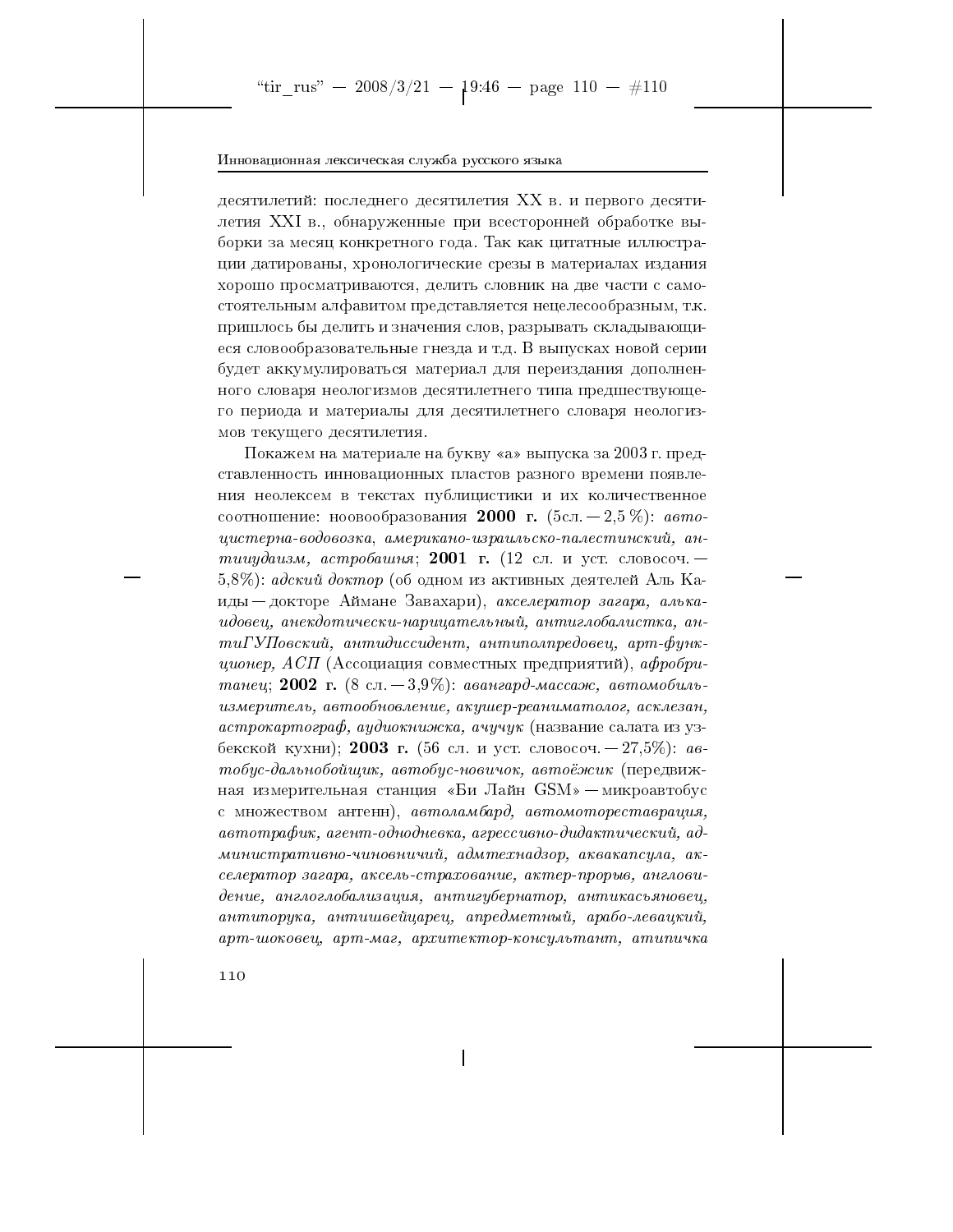"tir\_rus" - 2008/3/21 -  $19:46$  - page 111 - #111

#### Т. Н. Буцева

итд.: 90-х (125 сл. и уст. словосоч. - 61,4%): абакан (автомат Никонова) (с 1993), *АБС-премия* (премия в области фантастики им. А. и Б. Стругацких, с 1999 г.), авантюрно-философский (1996), авиа-море (преперат от укачивания при путешествии по морю или по воздуху, 1995), автобронзант (1999), автограбёж  $(1994)$ , автогражданка (1997), автолом (1997), автомобильэвакуатор (1994), автораритет (1996), автор-фантом (1997), автофлибустьер (1999), автоэкспертиза (1993), агентурист  $(1992)$ , аддикты (1997), андеграунд-клуб (1999), андеграундник (1998), аноскоп (1999), аноскопия (1999), антигашиный (1997), антиичдейский (1992), антиобмывочный (1998), антисанитар*но* (1996), *apm-xum* (1999) и т.д.

Если в выпусках старой серии преобладали слова разовой фиксации, то в выпусках новой серии благодаря работе с сетевым источником таких слов остается меньше. На предмет употребительности по «Артефакту» проверке подвергся весь материал. Ряд новейших новообразований сразу обнаруживает повторную воспроизводимость в текстах. Например, следующие новообразования 2001 г.: самодовольно-наивный, самолётраспылитель, сверхдыра, сверхправда, сверхукрепление, сексофобичный, секс-пленница, секс-траффик, соцкарта, суперин- $\phi$ ормационщик, сушка-заморозка и др. В материалах на букву «а» выпуска за 2001 г. с одной иллюстрацией осталось примерно 20 % лексем, часть из них - оказиональные и индивидуально-авторские образования (в наших примерах они стоят в ломаных скобках):  $\langle$  *агрессивно-аппетитный>*, *аддикциоло*гия, азиоп-евразиец,  $\langle a \kappa a \partial e \kappa u \cdot \mu e \kappa u \cdot \mu e \kappa u \cdot \kappa \partial \kappa \rangle$ ,  $\langle a \kappa c \ddot{e} \kappa o \kappa a \cdot \kappa a \cdot \kappa a \cdot \kappa a \cdot \kappa a \cdot \kappa a \cdot \kappa a \cdot \kappa a \cdot \kappa a \cdot \kappa a \cdot \kappa a \cdot \kappa a \cdot \kappa a \cdot \kappa a \cdot \kappa a \cdot \kappa a \cdot \kappa a \cdot \kappa a \cdot \kappa a \cdot \kappa a \cdot \kappa a \cdot \kappa a \cdot \$  $\csc$ о-сахаровский>, альтальный, амнистия для частных капиталов,  $\langle$  ампутировать с мясом кого>,  $\langle$  ангел-диссидент>, негативная анима, антиавангардность,  $\langle$ аравийщина>, армейско-аграрный, арт-джей, арт-залп (о художественной выставке), арт-шопинг, архиразоблачительный,  $\langle$ кавалерское ас- $\mathit{copmu}$  $>$ ,  $\langle \mathit{ammecmam} \rangle$  окончательной зрелости $>$ , афганята, аэростат-лаборатория.

Приведем примеры слов и устойчивых словосочетаний, время появления которых в текстах периодики и возможная их

 $1\,1\,1$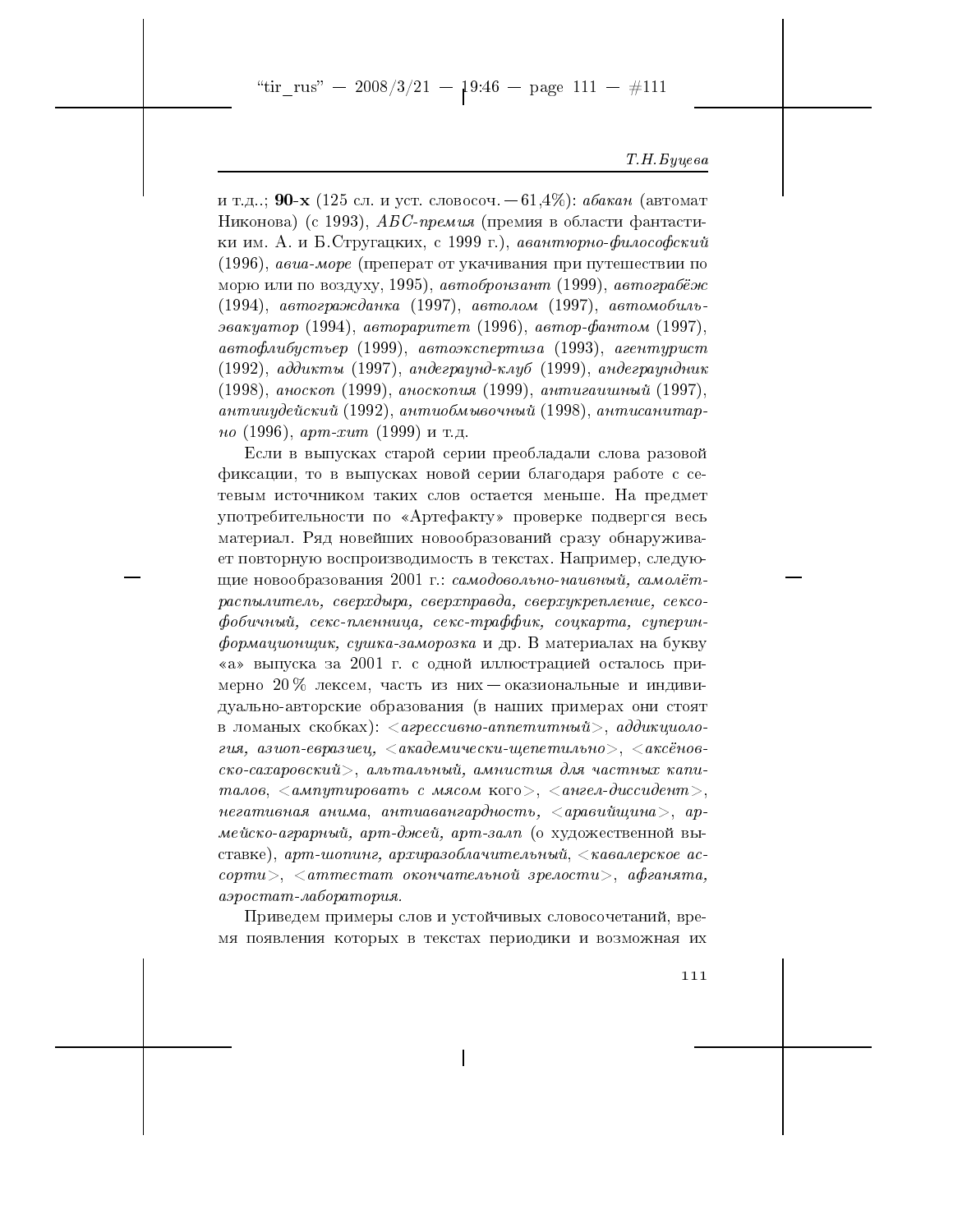многозначность выявлялась с помощью информационной базы сетевого агентства «Интегрум». Устойчивое словосочетание авторская кухня было отмечено в материалах для выпуска за 2001 г. в значении «кухня, блюда которой готовятся не по традиционным рецептам, а по рецептам, придуманным какимл. искусным поваром»: Еще тридцать лет назад даже высокая кухня во Франции отличалась безоговорочным следованием рецептам и традициям. Конечно, талант тоже учитывался, но главной была техника. Сейчас это авторская кухня. Высокая кухня потому и стала искусством, что это способ самовыражения мастера. Известия 27.09.2001. По материалам указанного сетевого источника было установлено, что это словосочетание стало появляться на страницах прессы с 1995 г. (Суп «Леопольд» — произведение авторской кухни. Коммерсантъ 23.02.1995. В ресторанах при высококлассных отеля $x-\ast \Pi$ алас», «Софитель», «Аэростат» — появилась авторская кухня. Деньги, 1996, 18). Оказалось, что в словосочетании авторская кухня могут реализовываться разные значения как прилагательного, так и существительного. Значение прилагательного авторский «связанный с чьим-л. авторством» задействовано в нашем первом примере (ср. авторская школа, авторское ателье, зафиксированные в НСЗ 80-х), которое становится свободным. Это же значение прилагательного реализуется и в следующем контексте: Авторская кухня стоит, разумеется, недешево. Коммерсантъ-Домовой, 1994, 4. Из более широкого контекста ясно, что существительное кухня здесь выступает в значении «комплект кухонной мебели». Приведем третий пример, в котором оба члена словосочетания выступают в иных своих значениях: Составить свое мнение об авторской кухне Радзинского могут многие $-$ это пересказ старинных сплетен, облеченный в современную драматургическую форму. Октябрь, 2000, 10. В данном случае прилагательное авторский выступает в значении «относящийся к автору», а существительное — в значении «скрытая сторона какой-л. деятельности». В последних двух примерах словосочетание авторская кухня не является устойчивым, т.к. его компоненты в обоих случаях име-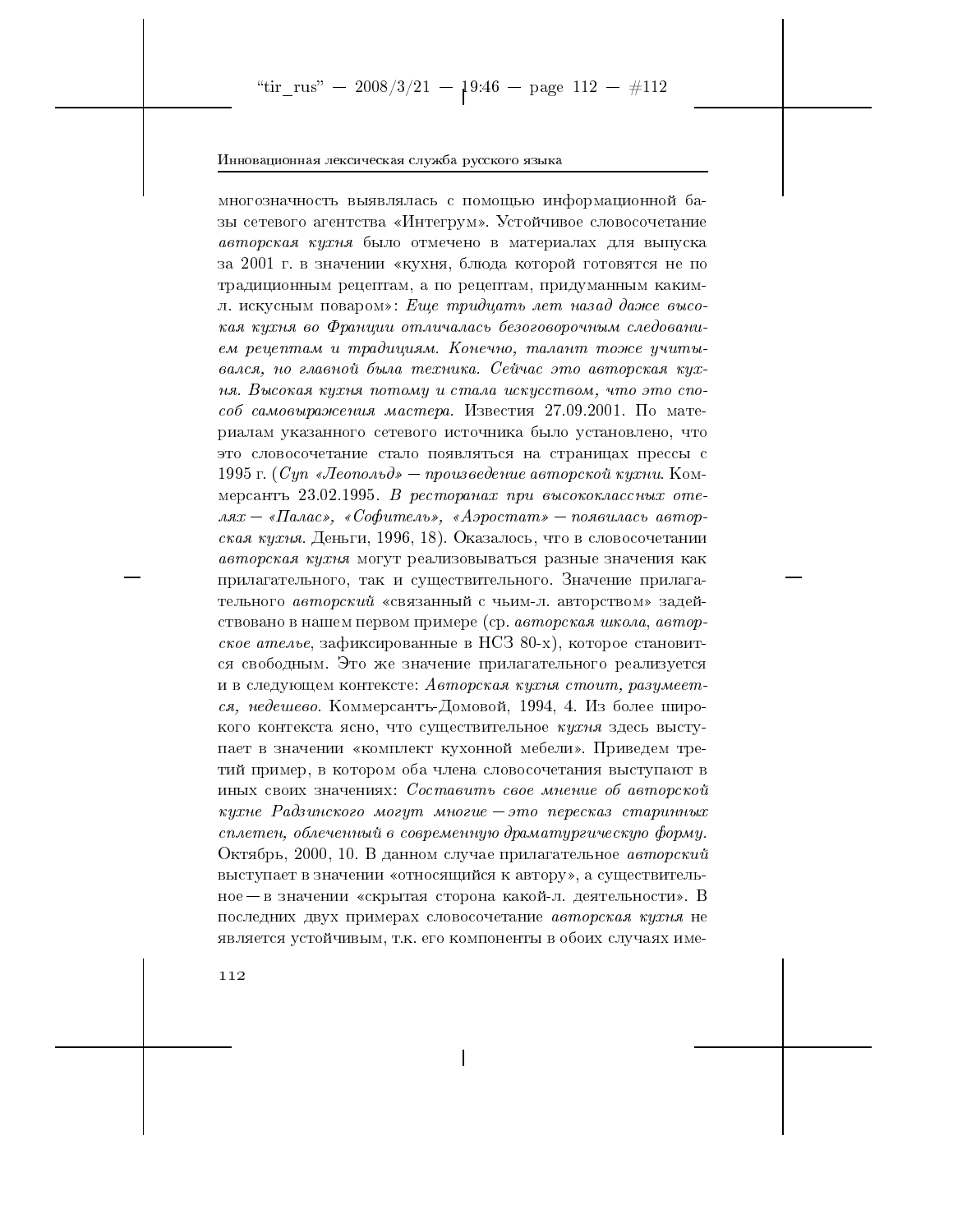"tir\_rus" -- 2008/3/21 --  $1^{9:46}$  -- page 113 -- #113

#### Т. Н. Буцева

ют самостоятельные, несвязанные значения, употребления семантических вариантов этого словосочетания имеют разовый характер.

У существительного автохлам, обнаруженного при обследовании материала к тому же выпуску, было выделено одно значение: «Собир. Об автомобилях старых марок, бывших длительное время в употреблении» (Идет отчаянная борьба отечественного производителя за право навязывать отечественному потребителю под видом новых машин автохлам тридцати- и двадцатилетней давности, монопольно диктуя на него цены. Московские новости, 2001, 36). Сетевой источник показал, что слово в этом значении стало употребляться с 1995 г., что значение это узуализовалось (В дальневосточном автоимпорте наметился ценовой перелом: если еще пару лет назад ввозили в основном древний автохлам, скупаемый в Стране восходящего солнца за тамошние копейки, то теперь покупатели привозят все более дорогие и современные не старше трех лет – модели японских автомобилей. Московская правда 10.08.1995. Немецкий рынок перенасыщен, технические нормы и требования к состоянию машин, а также административно-документальная база купли-продажи практически исключает торговлю автохламом (которая процветает во многих других странах Старого Света). Деловые люди, 1998, 90). С помощью «Артефакта» было обнаружено наличие у этого слова другого узуального значения, также ведущего отсчет с 90-х гг.: «Собир. О запчастях для автомобиля, инструментах для его ремонта и т.п.» (Места в ней [ракушке] хватает и на сам «жигуль», и на всякий автохлам. Московская правда 27.09.1996. Показал он мне свой гараж. Внутри все сделано своими руками: пол, потолок, полочки под разный автохлам. Санкт-Петербургское Эхо 16.10.1996).

Существительное антипремия было зафиксировано при обследовании прессы за сентябрь 2001 г. в следующем контексте: В субботу была вручена первая антипремия «Абзац», которая ставит своей целью преследовать плохих издателей. Ее были удостоены издательства «Иностранка» и «БСГ-пресс» —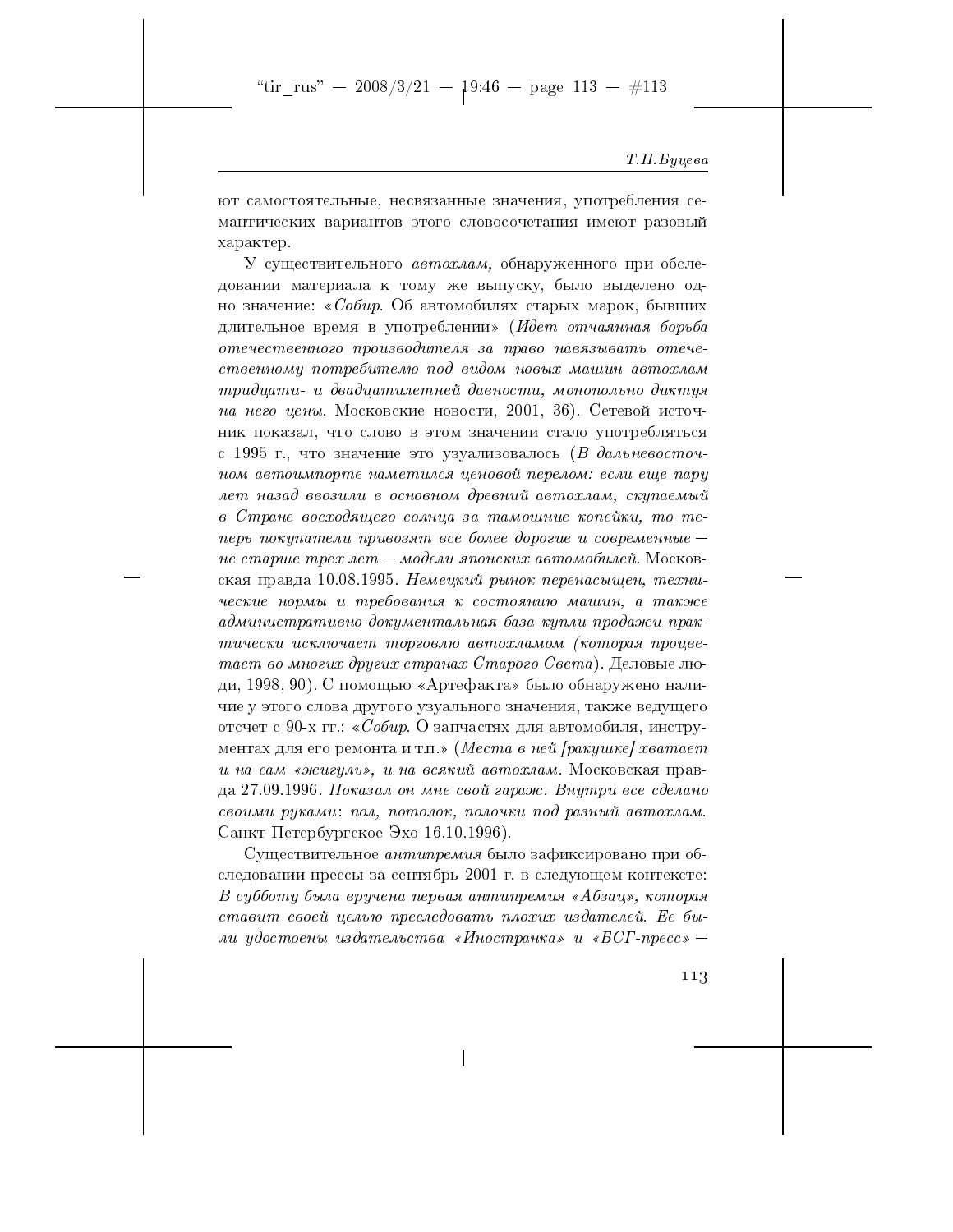за худший перевод («Элементарные частицы» Мишеля Уэльбека), издательства «АСТ» и «Терра-фантастика» — за худшую редактуру (сборник статей «Упущенные возможности  $I$ итлера») и др. Известия 10.09.2001. На основании только этой цитаты можно было сделать опрометчивый вывод о том, что данное слово — новообразование 2001 г. и что у него имеется одно значение: «шуточная премия за худшее достижение в области шоу-бизнеса, издательской деятельности и т.д., за работы низкого качества в какой-л. области деятельности». Однако сетевой источник показал, что это слово употребляется в текстах периодики в данном значении еще с 1996 г. (Вручение «Серебряной Калоши» было задумано как шутка над столичной тусовкой и большим количеством без конца кому-то вручаемых премий[...]. Антипремию учредила радиостанция «Серебряный Дождь»[...] при поддержке правительства Москвы, гостиницы «Рэдиссон-Славянская», «Комсомольской правды» и ресторана «Театро». Вечерняя Москва 14.05.1996), а также то, что со второй половины 90-х гг. оно употребляется еще в одном значении: «о престижной премии за литературные, научные достижения, утратившей свое значение» (Кармело Бене заявил, что  $\Phi$ о – это «антитеатр» и, значит, Нобелевская премия превратилась в «антипремию», но с тем же денежным содержанием. Известия 17.10.1997. Вокруг «Антибукера» с самого начала его существования витает недвусмысленный дух скандалезности[...]. То есть в результате получается как бы «Антипремия» со всеми вытекающими из этого послед*ствиями*. Итоги, 1998, 3).

Информационно-поисковая система «Артефакт» сетевого информационного агентства «Интегрум» используется при создании выпусков лексических инноваций главным образом как уточняющая проверочная база, но в ряде случаев она выступает и как источник пополнения выпусков новыми единицами, в частности за счет ближайших производных или предполагаемых производящих, не отмеченных в словарях. При описании прилагательных, как правило, осуществляется проверка наличия производных от них наречий. Так, в выпуск за 2001 г. было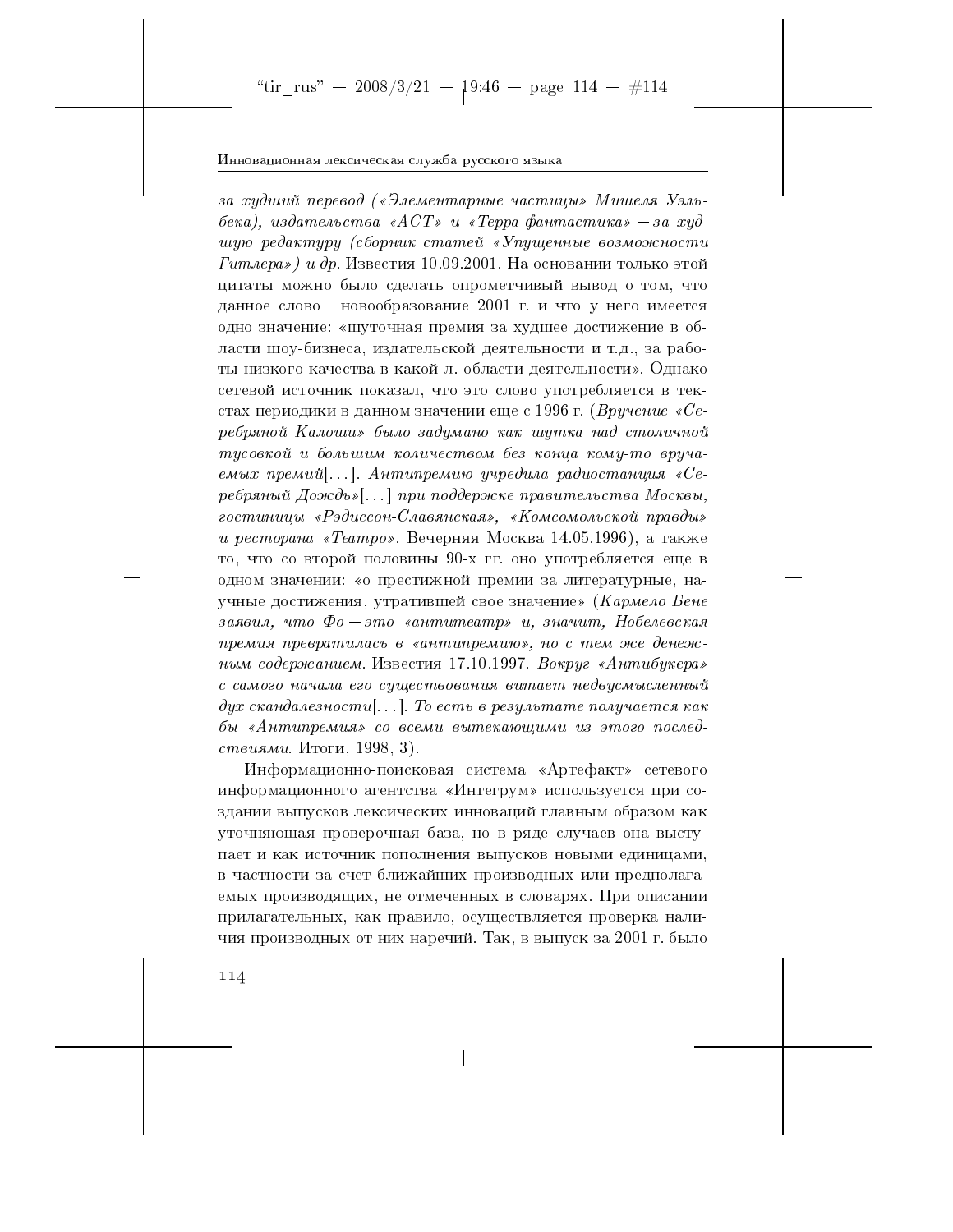"tir\_rus" - 2008/3/21 -  $1^{9:46}$  - page 115 - #115

#### Т. Н. Буцева

включено наречие антиглобалистски: Руководство ОПЕК иногда оказывается настроенным в определенной степени антиамерикански и «антиглобалистски» (как это было в моменты арабо-израильских войн и как это происходит сейчас, когда нынешний глава ОПЕК Али Родригес сумел консолидировать картель на проведение сравнительно независимой политики. Россия 12.10.2000 (производящее прилагательное антиглобалист $c\kappa u\check u$  было отобрано для выпуска за 2001 г., по данным «Артефакта» время появления его в русском языке - конец 90-х гг. Наиболее традиционный (в смысле исторической преемственности) из предлагаемых антиглобалистских и континентальных вариантов — ось Москва-Берлин, начавшая создаваться в забытом ныне Архызе во время кавказской встречи в верхах Коля и Горбачева. Независимая газета 08.04.1997. Наречие антиваххабитски (Против нынешнего режима уже выступил муфтий Чечни Ахмат Хаджи Кадыров вместе с поддерживающими его антиваххабитски настроенными полевыми командирами. Время-МN 09.11.1999) образовано от прилагательного антиваххабитский, попавшего в выпуск за 2003 г. с уточнением времени первой фиксации в текстах периодики: Часть чеченских лидеров выступила с резкими антиваххабитскими заявлениями. Независимая газета 20.11.1997.

Другими регулярными образованиями являются существительные мужского и женского рода, обозначающие лиц. Например, в выборке для выпуска за 2001 г. отмечено существительное кефироманка. - Любимый напиток? - Кефир. Я кефироманка. Сколько угодно могу выпить. Известия 01.09.2001. Проверка по «Артефакту» установила наличие текстовой фиксации существительного мужского рода кефироман: Редакция, опубликовав историю кефиромана, обратилась за разъяснениями на Лианозовский молочный комбинат, где «неадекватность» продукта объяснили неподобающими условиями его хранения в самом торговом предприятии, уже после вывоза со складов завода. Московская правда 26.07.2001.

Приведем пример, когда, описывая прилагательное, мы сталкиваемся с необходимостью найти соответствующие мате-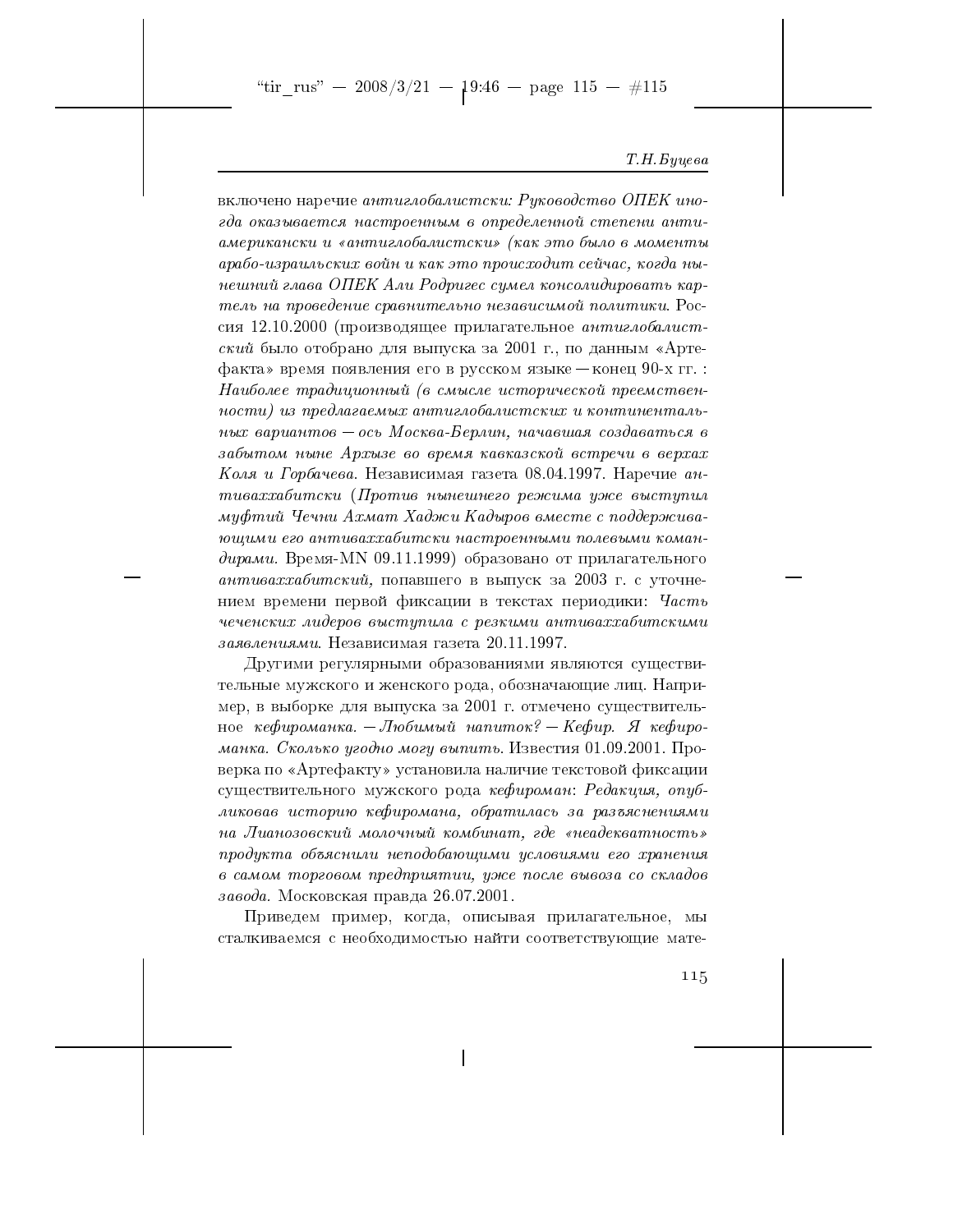риалы и лексикографировать производящее его существительное. Так, в выпуск за 2001 г. включено прилагательное артхаусный, у которого на основании одного контекста первоначально было выделено следующее значение: «часто посещающий артхаус, воспитанный на фильмах элитарного кинематографа» (Начитавшимся Генри Миллера артхаусным телепузикам поколения «пи» смотреть фильм не надо, но дамы и солидные джентльмены, если настроятся на некритичный и плаксивый лад, смогут получить удовольствие от переживательных коллизий и часто очень хороших актеров. Известия 15.09.2001). С помощью «Артефакта» удалось установить, что у слово есть другое, более употребительное значение, в котором данное слово стало употребляться с конца 90-х гг.: «относящийся к артхаусу, являющийся им» (Такие синема, как «Стрела», существуют на Западе для «артхаусных» фильмов, то есть фильмов, предназначенных для домашнего просмотра. Новые Известия 19.10.1999. Ненавидя от всей американской души бездарный голливудский ширпотреб, вешающий за хорошие деньги дешевую сентиментальную лапшу на доверчивые уши их соотечественников, ребята хотят снять свое настоящее артхаусное кино. Деловая Москва сегодня, 2000, 44). При работе над данной словарной статьей обнаружилось, что производящее слово *артхаус* (элитарное направление в кинематографе) не имеет еще лексикографической фиксации. Пришлось ввести его в корпус выпуска (Немножко известно имя Тарковского как режиссера артхауса, последователя Бергмана и Куросавы. Вечерняя Москва 18.11.1999. Синдо снял «Голый остров», сделавший его героем артхауса еще в 1960 году. Коммерсантъ 05.11.2000). В текстах периодики артхаус встречается и в функции прилагательного: В зале ультрадизайна на 178 мест демонстрируются только новинки альтернативного кино: культурное европейское, фильмы линии артхаус, продукция независимых американских студий и парадоксальные коммерческие проекты экзотических стран. Новое время, 2000, 38. Дефисное образование *артхаус-линия* извлечено из сетевого источника. Оно имеет значение «направление кинемато-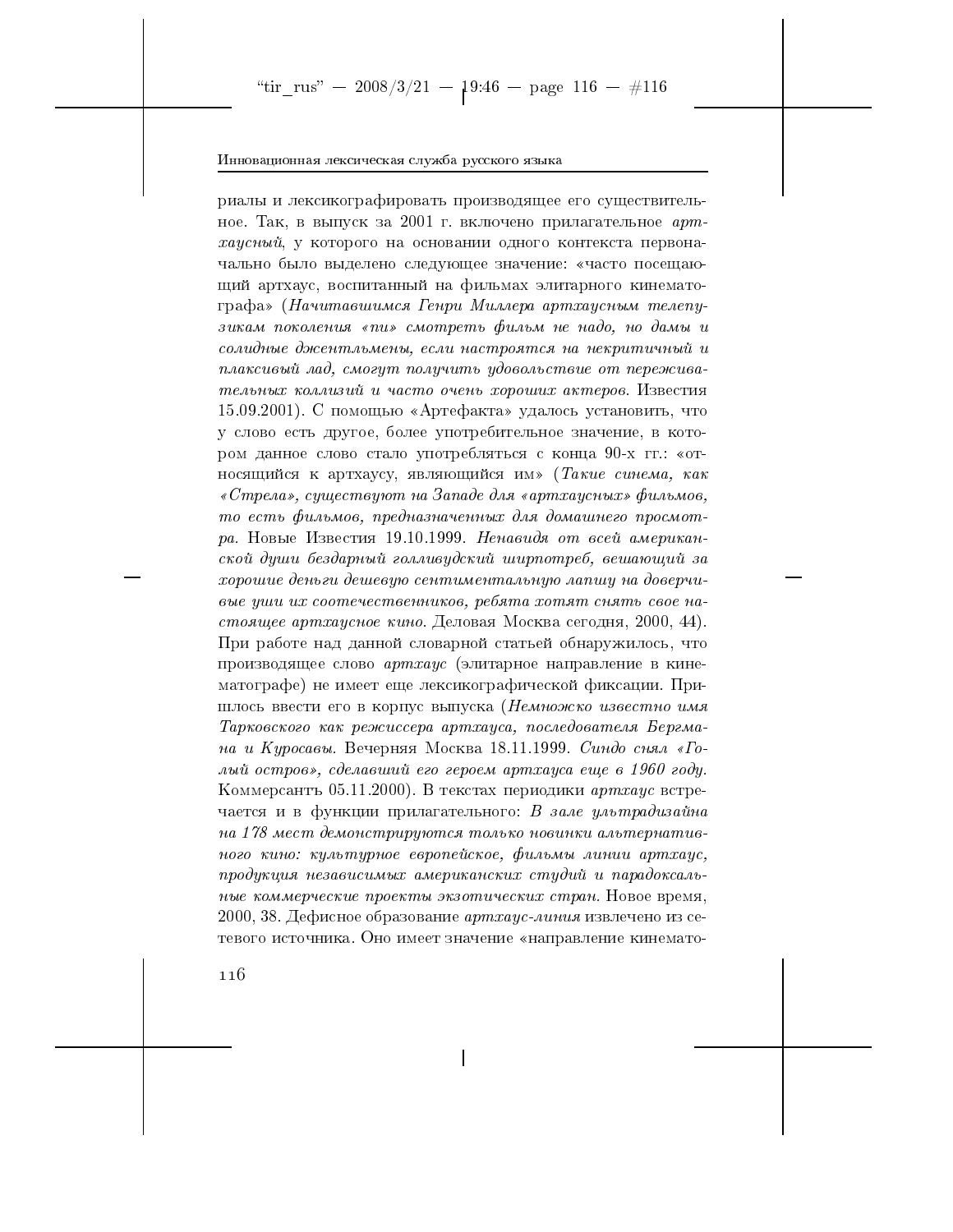"tir\_rus" - 2008/3/21 -  $19:46$  - page 117 - #117

#### Т. Н. Буцева

графа, относящегося к артхаусу». В рамках «Проекта 35» московской прессе представлен еще один фильм артхаус-линии «Кино без границ». Первое, что приходит в голову после десяти минут просмотра фильма: «Невероятно, что в восемьдесят семь лет можно снять такое кино». Яркое, минималистское и насыщенное. И бесстыжее в простоте приемов и символов: говорим о смерти - показываем черного ворона на фоне полной луны; говорим о пороке — и появляется карикатурная массажистка в черном нижнем белье и даже в черных очках. Простота или, вернее, чистота метафор, сочетается с простотой и чистотой стиля — в первую очередь стиля съемки и построения кадра. Коммерсантъ 05.11.2000. Здесь артхаус- употребляется в определительной функции (относящийся к артхаусу). Наряду с данным дефисным образованием в текстах периодики употребляются словосочетания артхаусная линия и артхаус линия (В четверг вечером в кинотеатре «35 мм» премьерой фильма Лукаса Мудиссона «Вместе» был отмечен первый день рождения артхаусной линии «Кино без границ» — проекта, созданного специально для того, чтобы показывать альтернативное кино альтернативным людям. Время-МN 04.08.2001. Если Джон Ву - король мейнстрима среди выходцев из Гонконга, то Вонг Кар-вай — аналогичный монарх артхаусной линии. Биржа плюс свой дом (Нижний Новгород) 26.04.2001. Центральный Дом предпринимателя, фильм артхаус линии «Кино без границ» режиссера Доминика Молла (Франция) «Гарри — друг, который желает вам добра», участник конкурсной программы 53-го Каннского кинофестивала-2000. Деловая Москва сегодня, 2000, 40.

При просмотре материалов на дефисные образования часто попадаются дублетные варианты обозначения с обратным расположением компонентов: делопроизводитель-машинистка (машинистка-делопроизводитель); бар-кафе (кафе- $\delta ap$ );  $\delta$ омбист-смертник (смертник-бомбист); геологи-первопроходцы (первопроходцы-геологи); глаза-линзы (линзы-глаза); графитно-серый (серо-графитный); гроб-футляр (футляр-гроб); дизайнер-стилист (стилист-дизайнер); жена-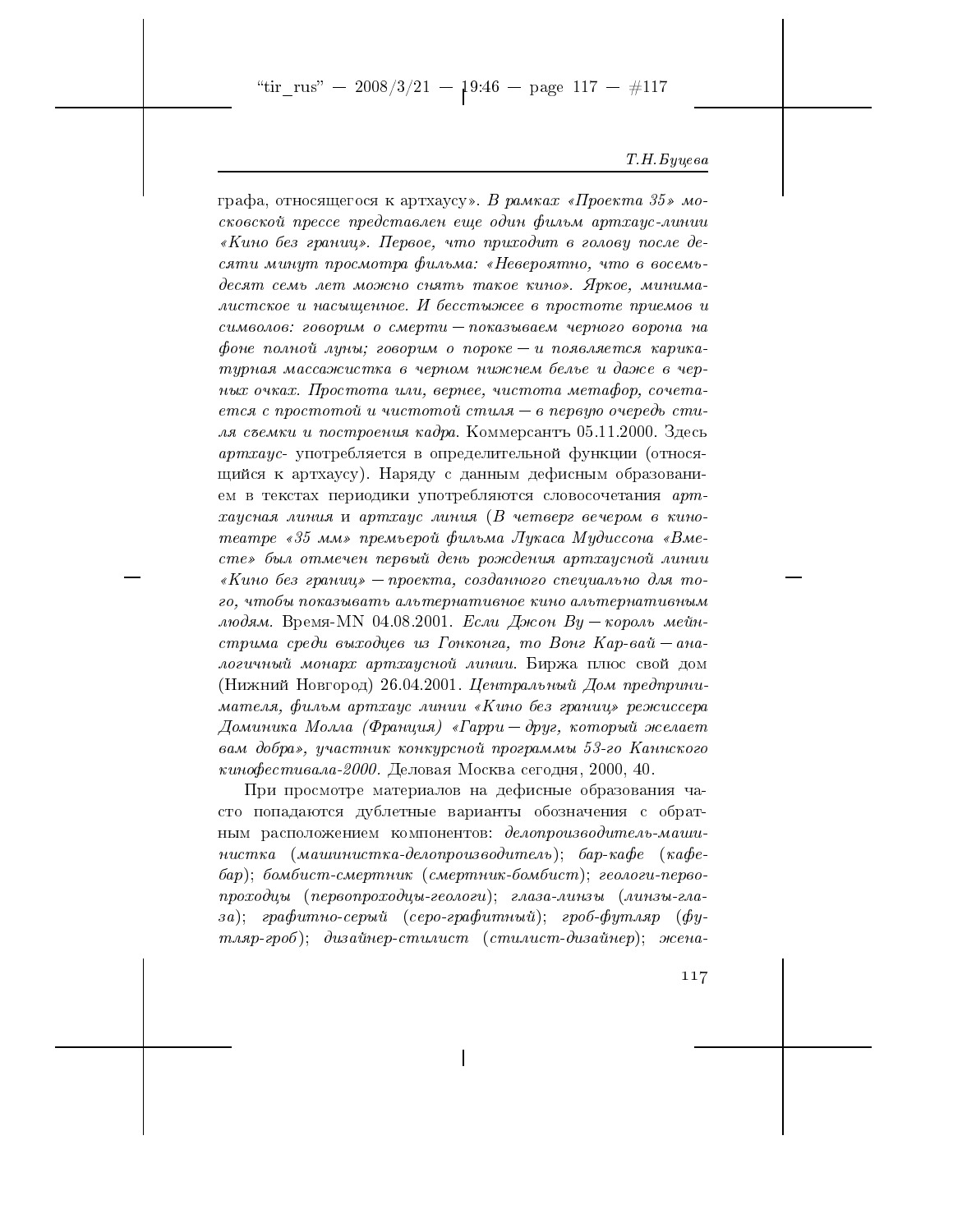муза (муза-жена); инкубатор-автомомат (автомат-инкубатор); злодей-террорист (террорист-злодей); самоубийцысмертники (смертники-самоцбийцы), скелет-каркас (каркасскелет), скотница-доярка (доярка-скотница), страйк-цена  $(qenea-cmpa\tilde{u}\kappa), cpqaa-cmpa\tilde{d}a\lambda uqa (cmpa\tilde{d}a\lambda uqa-cmpaha), cycu$ бар (бар-суси) и т.д. Безусловно, такие образования интересны для изучения номинативных процессов и при отсутствии их лексикографической и картотечной фиксации должны включаться в выпуски с отсылками к соответствующим вариантам.

Словники выпусков новой серии пополняются из данного сетевого источника и сложными словами с общим компонентом, которые образуют словообразовательные ряды. Например: антивич-действие (1997), антивич-препараты (1999), антивич-терапия (1998), антивич-СПИД (1998), антивич-центр  $(1997);$  даб-коллектив (1999), даб-концерт (1999), даб-музыка (1999), даб-мейкер (1999), даб-музыкант (1999), даб-сооб*шество* (1999), да*б-фестиваль* (1999). Подобные материалы позволяют зафиксировать и осмыслить новые явления из области словообразования: новые словообразовательно активные элементы и значения, в которых они употребляются (антивич... - первая часть сложных слов, вносящая значение «направленный против ВИЧ»;  $da6...$  первая часть новых слов. вносящая значение «относящийся к даб-музыке).

Источником нового материала могут быть и новые цитаты на другие слова, запрашиваемые нами по «Артефакту». Например, авиаинженеринг, автор-креатор, антик-клуб, аутентист-скрипач, бабушкоотбойник (о бампере автомобиля), бриф-кейс, брэнд-имидж, брэнд-организация, врач-флеболог, гиперновый, дес-трэш, дети-камикадзе, дирижёр-аутентист, евроквалификация, звукопроведение, голубой змий (о тедевизоре), кастинг-бриф, кенгур и кенгурин (о бампере автомобиля), мастер-план, неоперность, отец криминального возрождения (о В.Черномырдине), просканить, рабострастие, свежевведенный, синдром Анны Карениной (об обещаниях лечь на рельсы, в случае невыполнения чего-л.), суровостильный, турбореализм, экс-музей, шоу-бармен, яваскриптовый и т.д.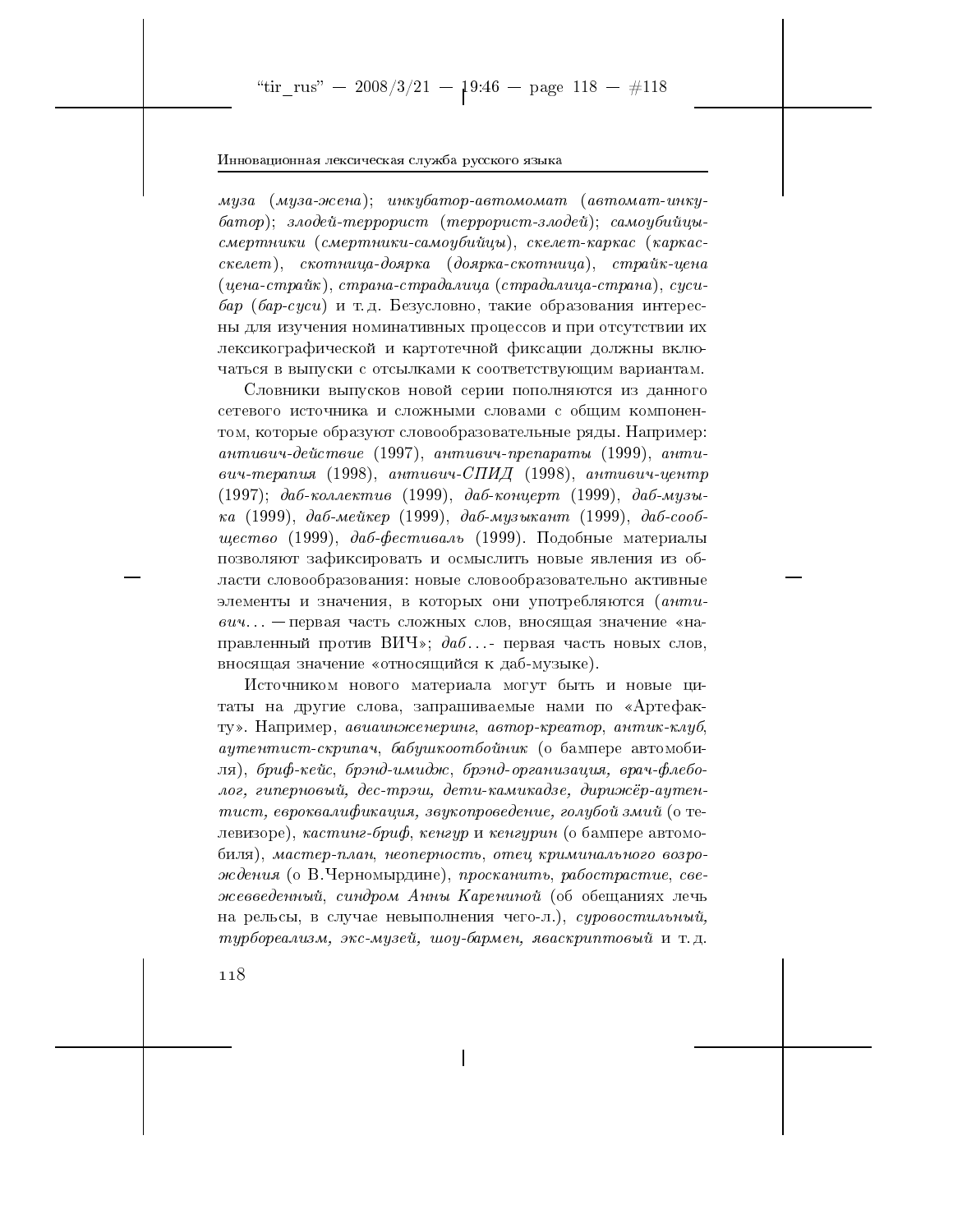"tir\_rus" - 2008/3/21 -  $19:46$  - page 119 - #119

## Т. Н. Буцева

Необходимо, однако, воздерживаться от непомерного расширения словника выпусков, т.к. этот замедлит работу над ними.

В конце выпусков в специальном разделе помещены часто встречаемые в текстах периодики последних лет иноязычные вкрапления и дефисные образования, начальный компонент которых — иноязычное вкрапление (с преобладанием сложных образований). Проведем примеры из выпуска за 2001 г. (около 50 словарных статей): CD-привод, DVD (от англ. Digital Versatile (Video) Disk),  $DVD\text{-}\phi u$ льм,  $EMV$  (от англ. Europay Master Card Visa), *EMV-совместимый*, *GSM-оператор*, IP-телефония, IT-компания, IT-рынок, IT-специалист, PRдиректор, PR-промашка, SMS-сообщение, VIP-досмотр, VIPзаемщик, WAP-банкинг, WWW-обозрение, ZIP-драйв и др.<sup>15</sup> Такого рода образования довольно часто встречаются в текстах периодических изданий, кроме того, многие из них на слуху благодаря «звучащим» масс-медиа, а также активно употребляются отдельными группами людей. Некоторые компоненты образуют целые ряды слов. По материалам выпуска за 2003 г. назовем следующие словообразовательно активные элементы: IP... (от англ. Internet Protocol) (IP-адрес, IP*протокол*, *IP-cemb*, *IP-трафик*), *IT*... (от англ. Information Technology) (IT-бизнес, IT-война, IT-оборудование, IT-проект, IT-рынок, IT-специалист, CD... (от англ. Compact Disk) (CDальбом, CD-привод), GSM... (от англ. Global System for Mobile Communication; Global System Mobile unit) (*GSM-модель*, *GSM* $cemo$ ), PR... (от англ. Public Relations) (PR-активность, PRанализ,  $PR$ -бюджет,  $PR$ -направлекние,  $PR$ -фирма), SMS... (от англ. Short Messages Service) (SMS-сообщение, SMS-услуга,  $SMS$ -чарт, SMS-ящик), SPA... (от англ. spa — минеральный источник, водный курорт, оздоровительный центр) (SPA-бар,  $SPA$ -uenmp),  $VIP$ ... (or ahrn. very important person) (VIP-

 $^{15}$ Иноязычная лексика, функционирующая в современных текстах русской периодики в написании языка-оригинала, представлена в виде приложения к «Толковому словарю русского языка конца XX в. Языковые изменения» (ред. Г.Н.Скляревской. СПб., 1998). Однако в нем она ограничена кругом компьютерной терминологии.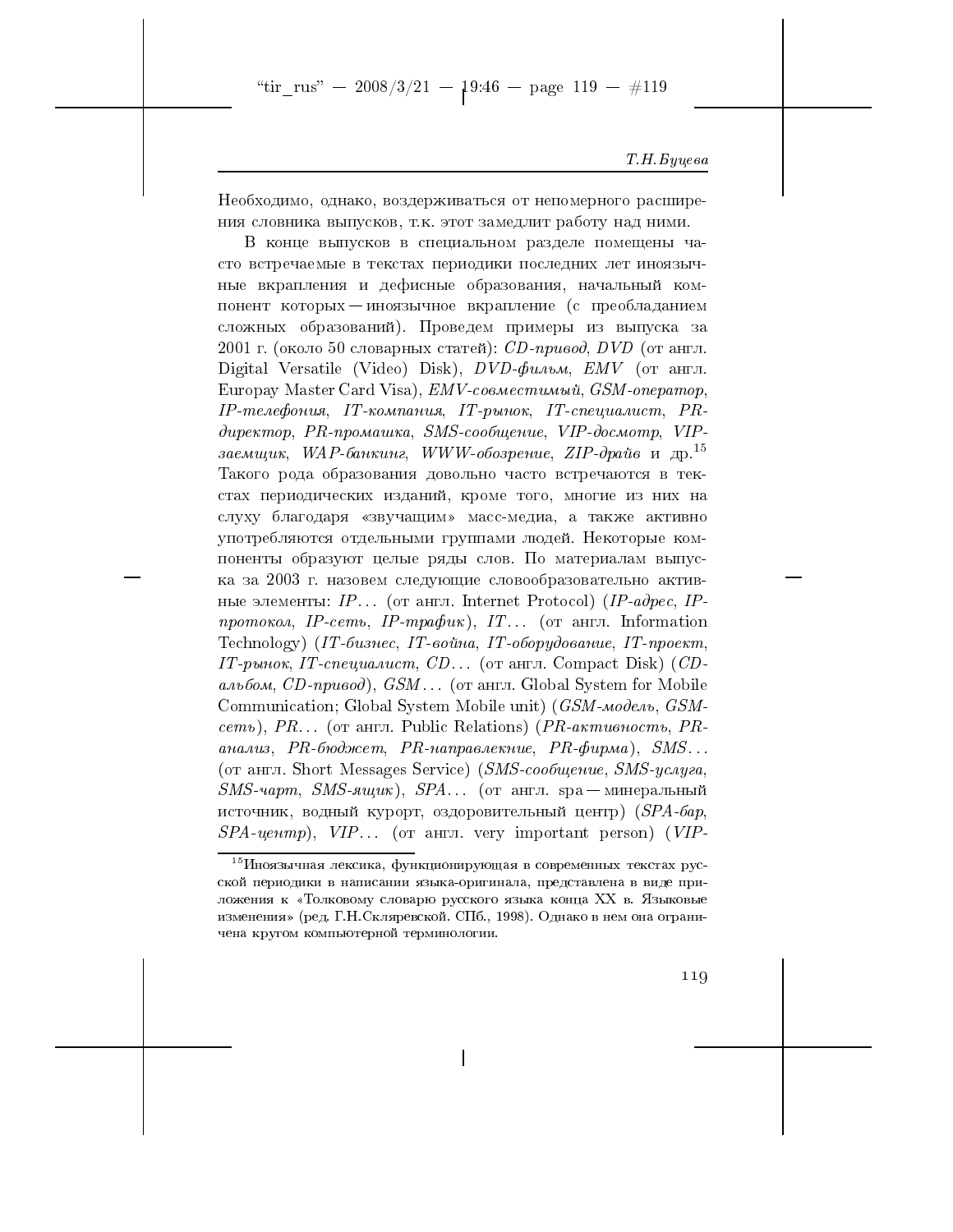косметика, VIP-праздничный, VIP-столпотворение) и др. В качестве первого компонента может выступать и буквенно-цифровое образование типа  $3G...$  (3G-связь, 3G-сеть), имеющее в этих образованиях значение «относящийся к третьему поколению» ( $G$  - от англ. generation «поколение»). Известно, что иноязычные вкрапления, выступающие регулярно в роли компонента сложений, имеют тенденцию в дальнейшем русифицироваться в написании (ср.  $\epsilon u$ n..., nuap..., ИТ...). Новообразования этого раздела выпусков также прошли проверку по сетевому источнику на употребительность, были уточнены даты первого употребления их в письменных источниках.

«Ежегодникам [...] справочность свойственна в минимальной степени, слишком небольшой отрезок времени и незначительное количество текстов их отражает»<sup>16</sup>, — писала Н.З.Котелова по поводу выпусков ее поры, которые делались методами, доступными в 70-80-е гг. Нам представляется, что и на коротком временном срезе с обозримым исходным материалом, подвергнутом всесторонней проверке по мощной электронной базе, о которой здесь говорилось, с ретроспективой почти в 20 лет, значение неологических выпусков как справочников значительно повысится благодаря их большей точности, объективности и информативности. Расширение электронной базы за счет литературных источников (в информационно-поисковой системе сетевого информационного агентства «Интегрум» она сравнительно невелика) могло бы много дать для уточнения данных неографии. Как было уже сказано, выпуски могут послужить основой словаря лексических инноваций более продолжительного (например, десятилетнего) периода, а также для переиздания со значительными дополнениями словаря-десятилетника новых слов предшествующего периода. Сделанные в компьютерном виде, они смогут легко объединяться, пополняться дополнительными материалами из сетевых источников и неологических картотек (электронных и бумажных). Выпуски за 2001,

 $16$ Котелова Н.З. Теоретические аспекты [...]. С. 52.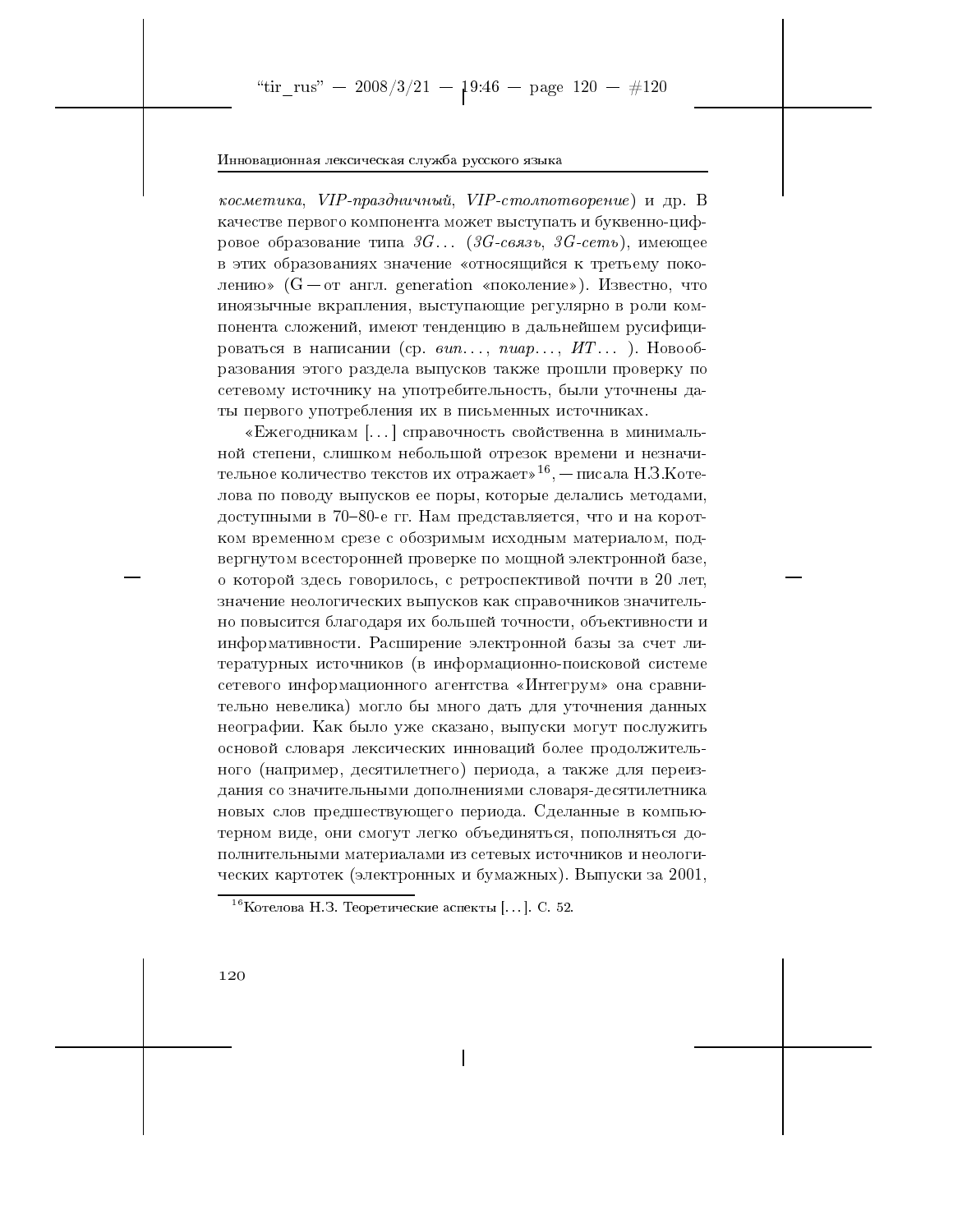## Т. Н. Буцева

2002 и 2003 гг. содержат около 8 тыс. лексических инноваций русского языка.

## Сокращения словарей

- НРЛ-77 Новое в русской лексике. Словарные материалы-1977 / Под ред. Н.З. Котеловой. М., 1980.
- НРЛ-78 Новое в русской лексике. Словарные материалы-1978 / Под ред. Н.З. Котеловой. М., 1981.
- НРЛ-79 Новое в русской лексике. Словарные материалы-1979 / Под ред. Н.З. Котеловой. М., 1982.
- НРЛ-80 Новое в русской лексике. Словарные материалы-1980 / Под ред. Н.З. Котеловой. М., 1984.
- НРЛ-81 Новое в русской лексике. Словарные материалы-1981  $/$  Под ред. Н.З. Котеловой. М., 1986.
- НРЛ-82 Новое в русской лексике. Словарные материалы-1982 / Под ред. Н.З. Котеловой. М., 1986.

НРЛ-83 - Новое в русской лексике. Словарные материалы-1983 / Под ред. Н.З. Котеловой. М., 1987.

НРЛ-84 — Новое в русской лексике. Словарные материалы-1984 / Под ред. Н.З. Котеловой. М., 1989.

НРЛ-85 - Новое в русской лексике. Словарные материалы-1985 / Под ред. Н.З.Котеловой, Ю.Ф.Денисенко. СПб., 1996.

НРЛ-86 - Новое в русской лексике. Словарные материалы-1986 / Под ред. Н.З.Котеловой, С.И.Алаторцевой, Т.Н.Буцевой. СПб., 1996.

НРЛ-87 - Новое в русской лексике. Словарные материалы-1987 / Под ред. Н.З.Котеловой, Ю.Ф.Денисенко. СПб., 1996.

НРЛ-88 — Новое в русской лексике. Словарные материалы-1988 / Под ред. Е.А. Левашова. СПб., 1996.

НРЛ-89 - Новое в русской лексике. Словарные материалы-1989 / Под ред. Н.В. Соловьева. СПб., 2001.

НРЛ-90 - Новое в русской лексике. Словарные материалы-1990 / Под ред. Т.Н. Буцевой. СПб., 2004.

НРЛ-91 - Новое в русской лексике. Словарные материалы-1991 / Под ред. Ю.Ф. Денисенко. СПб., 2005.

НРЛ-92 - Новое в русской лексике. Словарные материалы-1992 / Под ред. Е. А. Левашова. СПб., 2004.

НРЛ-93 — Новое в русской лексике. Словарные материалы-1993 / Под ред. Т.Н.Буцевой (в печати).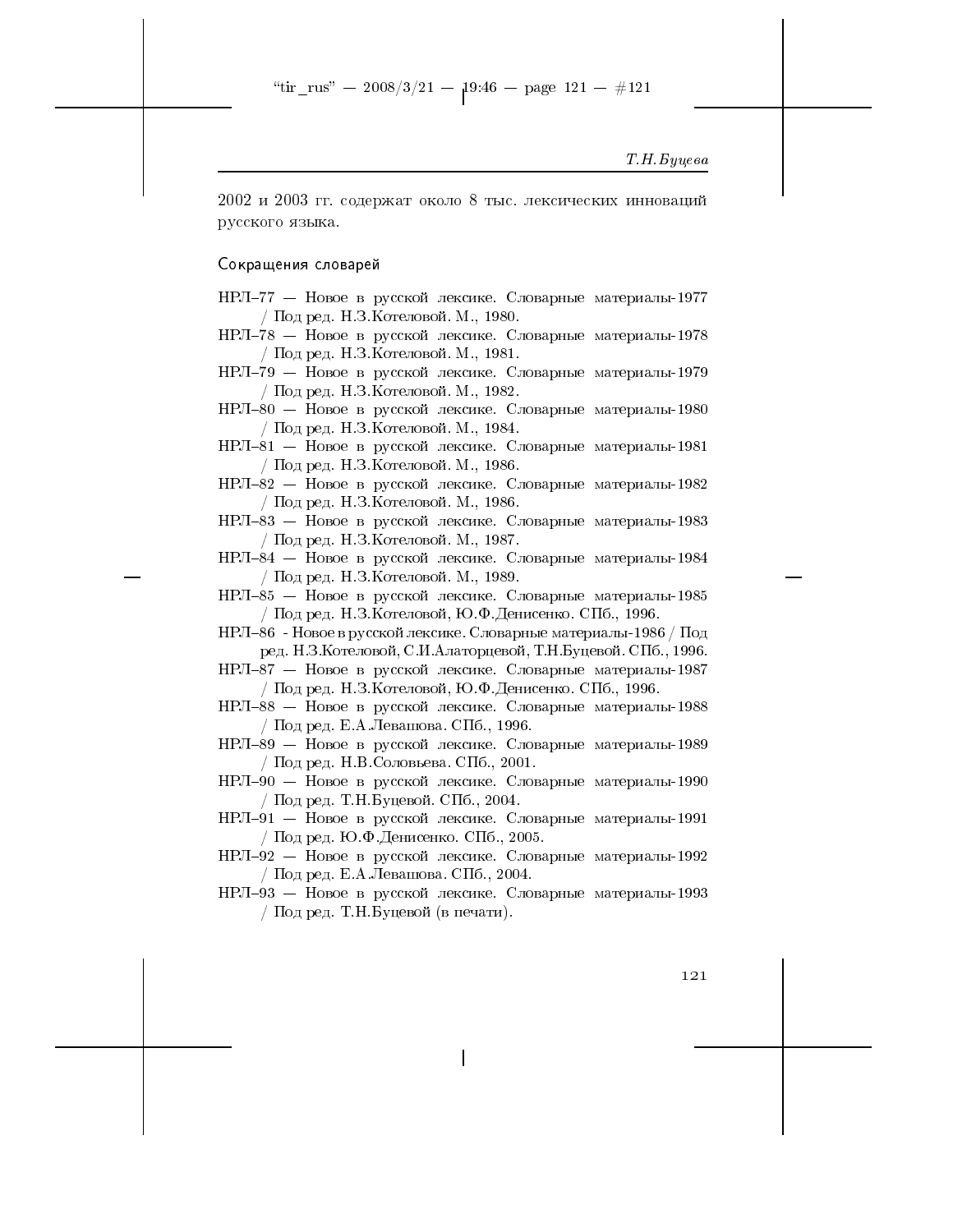- НРЛ-94 Новое в русской лексике. Словарные материалы-1994 / Под ред. Ю.Ф. Денисенко (в печати).
- НРЛ-95 Новое в русской лексике. Словарные материалы-1995 / Под ред. С.И. Алаторцевой (в печати).
- $HC3-60-x H$ овые слова и значения. Словарь-справочник по материалам прессы и литературы 60-х гг. / Под ред. Н.З.Котеловой. M., 1971.
- НСЗ-70-х Новые слова и значения. Словарь-справочник по материалам прессы и литературы 70-х гг. / Под ред. Н.З.Котеловой. M., 1984.
- НСЗ-80-х Новые слова и значения. Словарь-справочник по материалам прессы и литературы 60-х гг. / Под ред. Е.А.Левашова.  $\text{C}\Pi$ <sup>6</sup>, 1997.
- НСЗ-90-х Новые слова и значения. Словарь-справочник по материалам прессы и литературы 90-х гг. / Под ред. Е.А.Левашова (в печати).
- $CHC C_{JOBapp}$  новых слов русского языка (сер. 50-х сер. 80-х гг.) / Под ред. Н.З. Котеловой. СПб., 1995.
- $BAC-2 C_{J0B}$ арь современного русского литературного языка: В 20 т. / Гл. ред. К.С. Горбачевич. Тт. 1-6. СПб., 1991-1994.
- $\rm ECK E$ ольшой словарь жаргона / Под ред. В.М.Мокиенко. СПб., 1999.
- БТС Большой толковый словарь русского языка / Под ред. С. А. Кузнецова. СПб., 1998.
- Комлев Комлев Н.Г., Словарь новых иностранных слов. М., 1995.
- Крысин Крысин Л.П., Толковый словарь иноязычных слов. М., 1998.
- Максимов Максимов В.И. и др., Словарь перестройки / Под ред. В.И. Максимова. М., 1992.
- $HCC H$ овый словарь сокращений / Под общей ред. Е.Г. Коваленко. M., 1995.